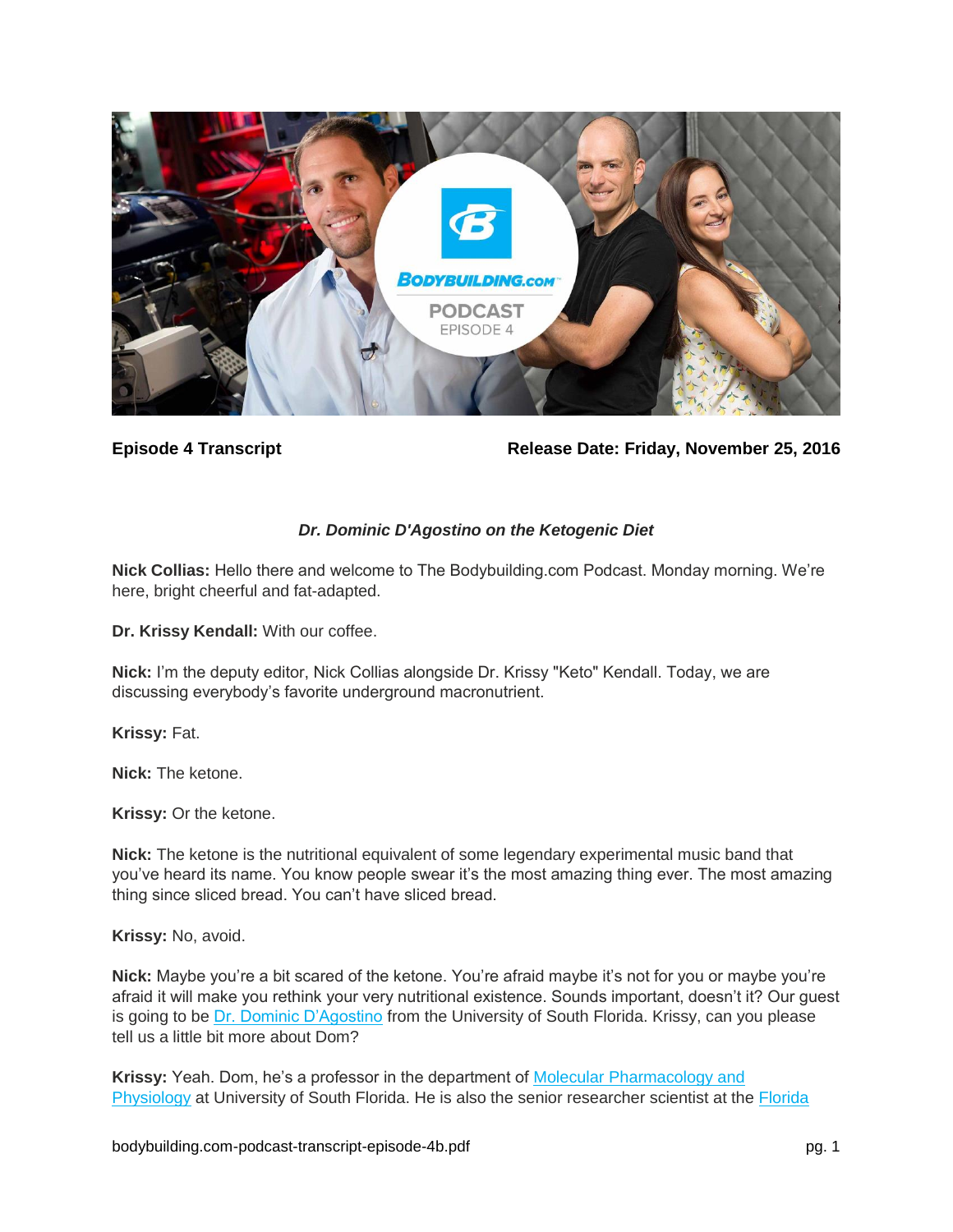[Institute of Human and Machine Cognition.](https://www.ihmc.us/groups/ddagostino/) Most of what Dr. D'Agostino's lab focuses on is developing and testing metabolic therapies including ketogenic diets, ketone esters, ketone supplements, intermittent fasting protocols, and metabolic-based drugs. A lot of his research explores the use of these therapies for a broad range of disorders and some of what we'll pick his brain about: seizures, neurological disorders, wound healing, muscle wasting and cancer. A lot of his work is focused on using animal models but has also explored, obviously the effects of ketogenic diets, ketone supplements in human participants, as well.

**Nick:** Including himself...

**Krissy:** Including himself.

**Nick:** He's an accomplished athlete. I don't know if he still does. He once held the record for the highest amount of weight lifted in 24 hours.

**Krissy:** Fascinating guy.

**Nick:** We actually just spoke with Dr. D'Agostino about an hour-and-a-half ago and we talked about applications about ketogenic dieting, and to a lesser degree, fasting and intermittent fasting can have for athletes, medical populations and even just for normal people. Let's listen to the conversation, shall we?

**Krissy:** Let's do it.

**Nick:** Thanks for being with us.

#### **Dr. Dominic "Dom" D'Agostino:** Hello?

**Nick:** Hello, there. Is this...

**Dom:** Hello, can you hear me?

**Nick:** Yes.

**Krissy:** Can you hear us?

**Dom:** Great. Yeah, I can.

**Nick:** This is Bodybuilding.com calling. Your delivery is going to be late. I'm sorry. Hi, this is Nick Collias, Dr. D'Agostino. I'm here with Krissy Kendall.

**Dom:** Hi, Nick.

**Nick:** We really appreciate you doing this especially so early in the morning.

**Krissy:** I think it's really just early for us.

**Nick:** Feels early.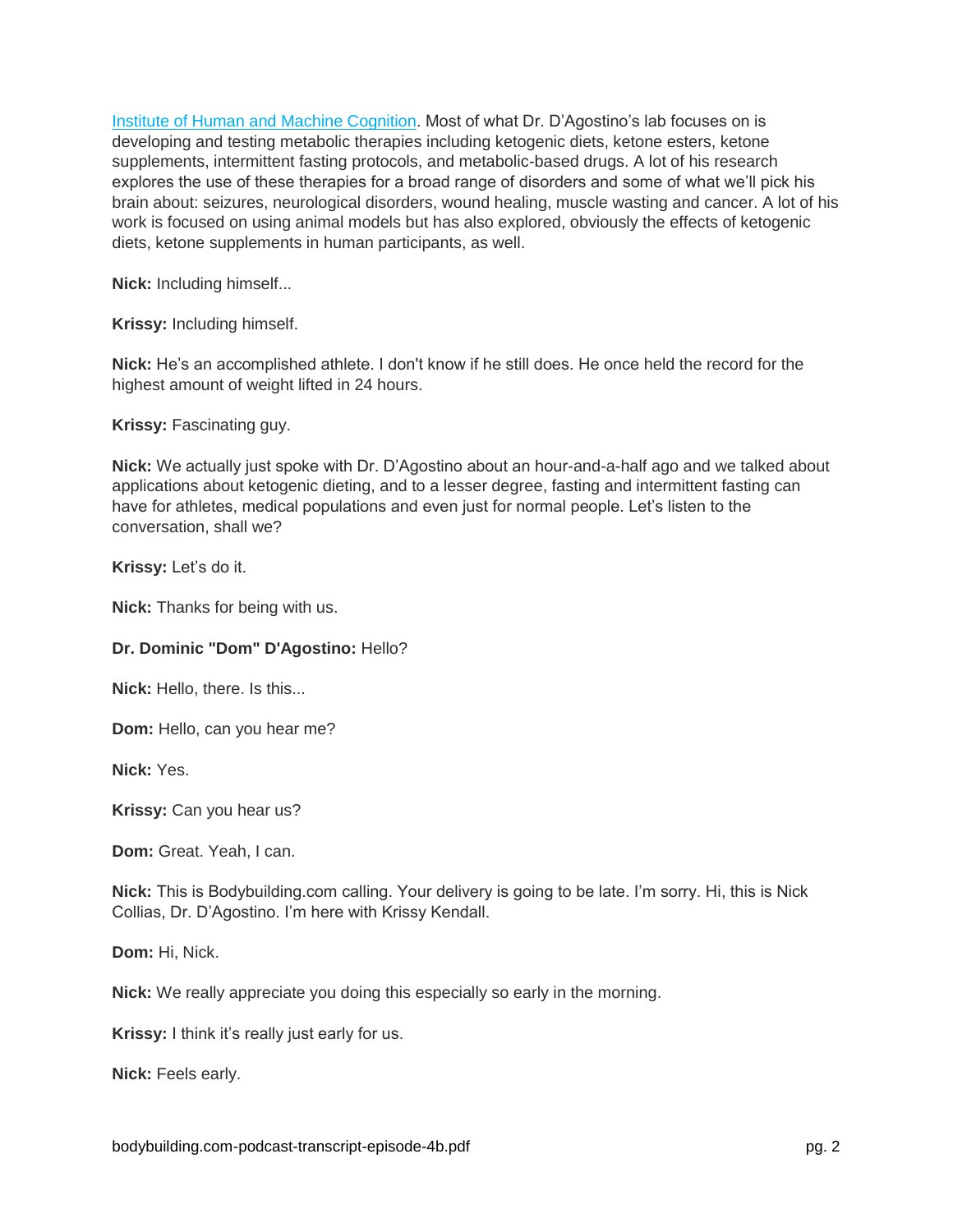**Dom:** What time are you guys on?

**Nick:** 8:30 a.m., it's not that bad.

**Krissy:** Not bad at all.

**Dom:** You're out of bed.

**Nick:** Exactly.

**Dom:** You guys are in Idaho?

**Nick:** We are in Idaho. Land of potatoes.

**Dom:** Got you, carbs.

**Krissy:** Eggs and trout. Potatoes and trout.

**Nick:** Beautiful trout here. I tried to catch one this weekend even and it did not work out very well.

**Krissy:** No?

**Nick:** No. Anyway, we want to cover a broad range of topics. We both been spending a lot of time reading up on you. You've been on so many podcasts. I try not to listen to all of them. I'm afraid that I'll discover they asked all the questions I already have. Are you fed or fasted at this very moment? That would be my first question.

**Dom:** I ate breakfast this morning. Just a little bit.

**Nick:** A big bowl of ketones?

**Dom:** I'm fed. What did I have? I had the run-of-the-mill breakfast I have when I have to do some teaching early in the morning, so it's real quick. It was 4 eggs and coconut oil, and a can of sardines in olive oil, and my coffee with some Quest coconut oil powder in it.

**Nick:** Nice. How do you eat the sardines? Do you put them on the eggs or do you just eat them right out of the can? I'm a big canned fish person myself. I'm always curious how people do it.

**Dom:** Today, I just dumped them right on the eggs. I just cooked my eggs over easy, put it on the plate, a pinch of sea salt. A little bit of pepper and just put them right on the eggs. Last night though, I had a salad and I put it on my salad.

**Nick:** Great for that. Do you do that with oysters as well? I used to eat oysters. I have to eat a certain way but I'll just eat those right out of the can all the time now. That one makes me feel just disgusted.

**Krissy:** It smells great.

**Dom:** We're very similar.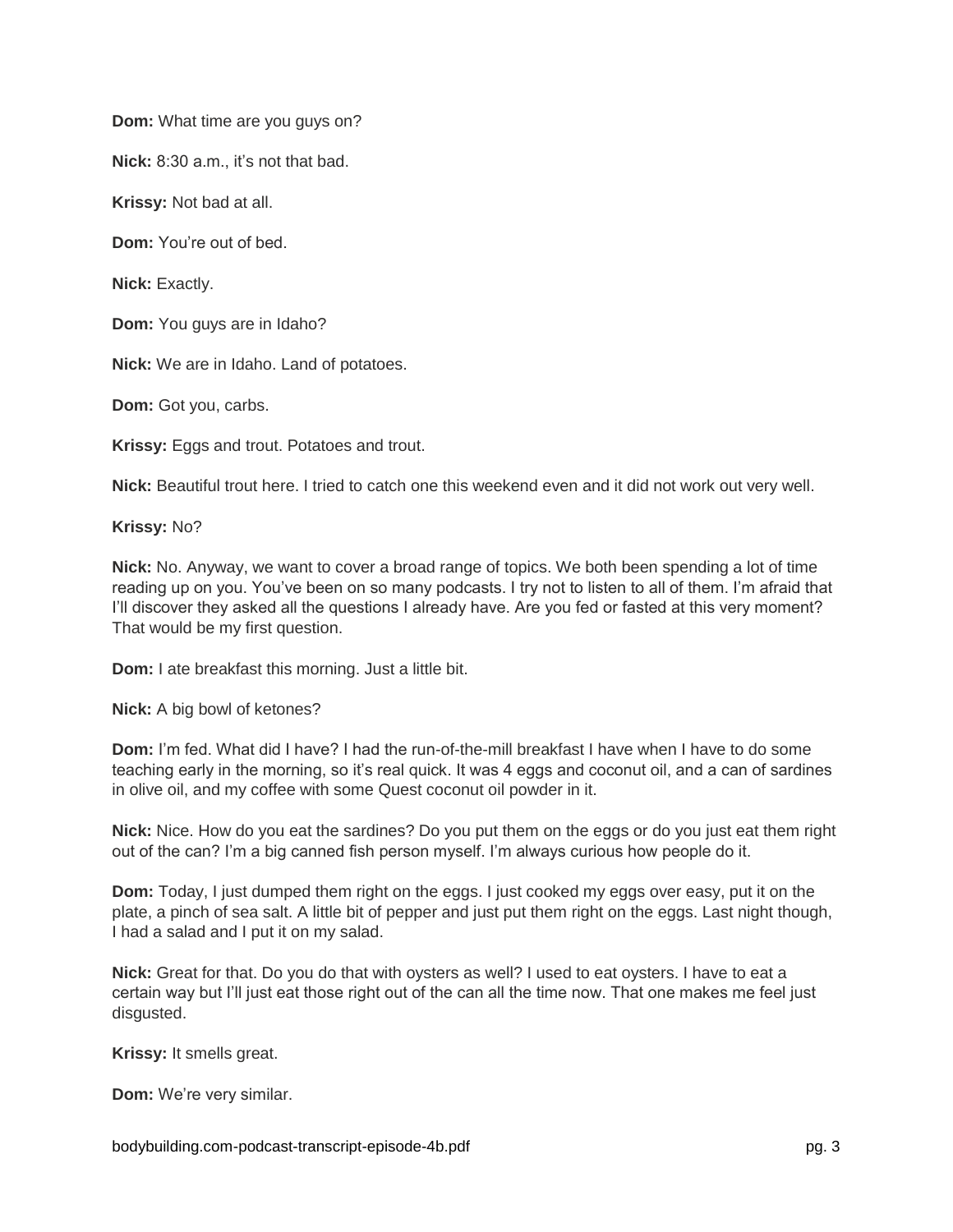**Nick:** They're so delicious.

**Dom:** They are, they are. Foods I never ate growing up really so I just stumbled upon them and tried oysters at a restaurant one time and I was like, "They're not too bad." Then I started looking at the nutritional content and I tried them in the can. I'm picky about what brand I like because they have a particular taste but I do like them. They're a good travel food too.

**Nick:** Have you ever tried fresh smoked oysters?

**Dom:** Yeah.

**Nick:** They're very different than in the can but, man, they're so good.

**Dom:** So good.

**Nick:** Now, it would be really easy for us to jump right into ketosis and fasting-related topics but let's start the story a little bit further out. I want to get a little bit more about your nutritional life story leading up this. What were you like as a young person leading into this? Just developing these interests but also your life history of eating a little bit.

**Dom:** I grew up in an Italian family. Pasta was a staple growing up. Every Sunday, we'd have all the family over for a big Sunday pasta dinner. I ate candy and sugary fruit juices and things like that probably not so much as much as the kids do now if we went out to a fast food restaurant, it was a big deal. We didn't go out as much as the kids do now probably. I think my mom tried to cook pretty much what's considered balanced meals. It's like a meat, fish, vegetable and a starch growing up. I think generally speaking I had a pretty good diet but it was not a low-carb diet by any means. I grew up on a farm. We grew wheat and potatoes and soybeans and everything. I always had potatoes every morning and it was just right from the backyard basically. Fried potatoes and eggs were my staple growing up or oatmeal and eggs so carbs are always thought of as really important. I started mountain biking, I think when I was 13 or 14 and really into that. I even did some racing. Big fan of Gatorade and Cytomax at the time and carbing up a lot 2 or 3 days out even for big events. Pretty much a carb-centric diet, all my life. Until I got into to weightlifting and I became at least aware of a low-carb diet for a body composition alteration effects and cutting. Obviously not a ketogenic diet but a carbohydrate-restricted diet was on my radar and it was talked about in some magazines but I didn't think very favorably of it because I was always under the impression your brain, you did 60 to 100 grams of carbs a day and these zero carb diets could be dangerous or put you in chronic hypoglycemia which was not a good state to be in. I learned more as I got through college and eventually ended up as part of my research. I mean going into high school and college, I started experimenting seriously with low-carb diets probably in college. My low carb diet would just be switching out the starch for vegetables, for steam vegetables or something like that. I think it worked pretty well for my purposes or just getting leaner and I think I adapted pretty well to a low-carb diet although I felt like my blood sugar was fluctuating and I would have periods of lethargy in just foggyheadedness. I just remember being tired maybe from the calorie deficit too. It wasn't until I started studying systems physiology and advanced nutrition courses in college that I really started looking into the ketogenic diet and I did in passing, in one of my classes, realize that it was more of a clinically-based diet for seizures and just put it on the backburner until after my doctoral work in college. I did a post-doctoral fellowship that was funded by the Office of Navy Research. The project that I was interested in that I worked on was understanding the cellular and molecular mechanisms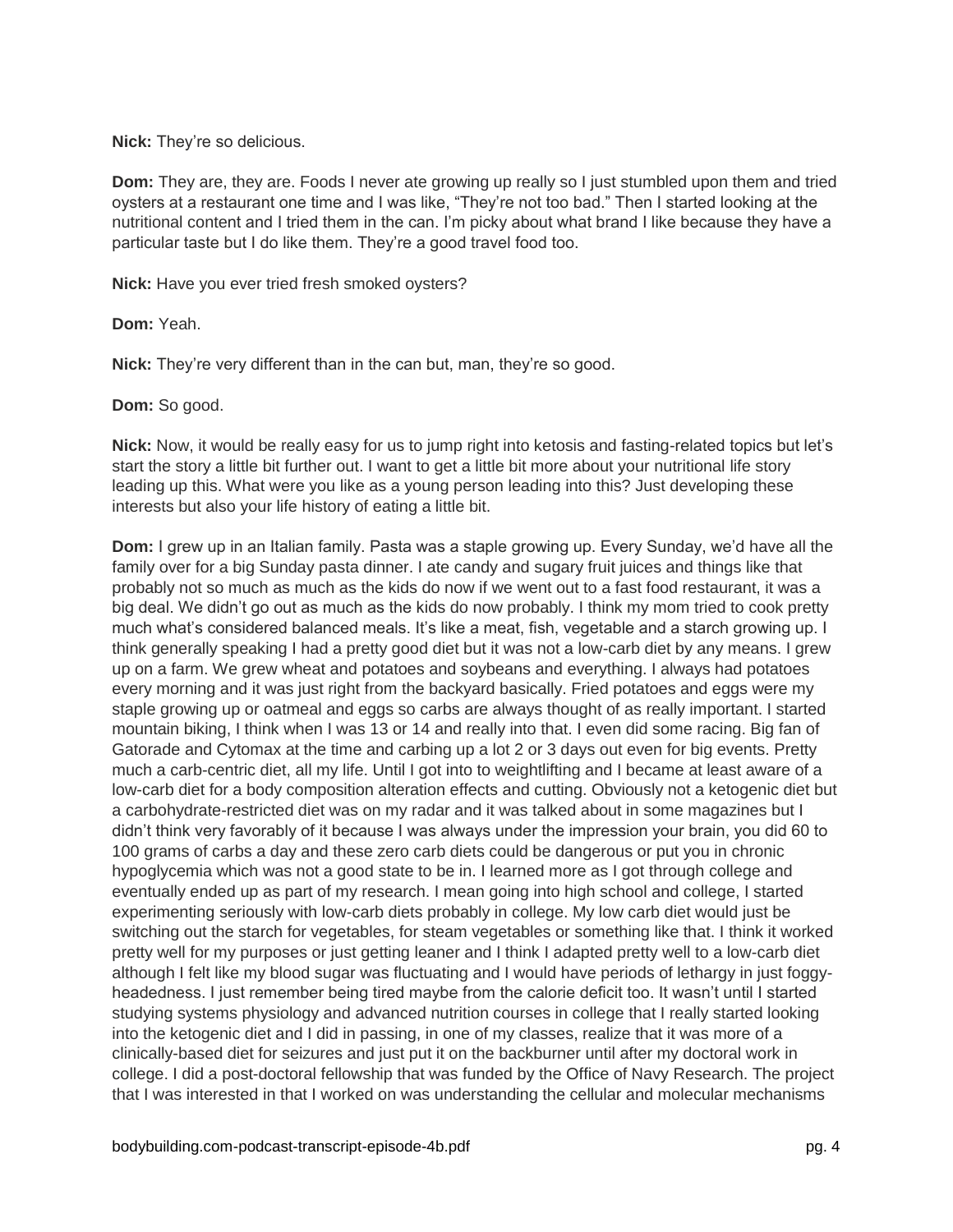of oxygen toxicity seizures or a consequence of breathing high oxygen with a closed-circuit rebreather that the special operations guys use, so the Navy Seals. In the process of understanding the cellular and molecular mechanism, I realized that I was really looking at the pharmacology of it but I realized that it was a brain/energy problem. The handling and the transport of glucose to preserve brain energy metabolism and then I realized that the brain could use ketones and that fasting was a way to put yourself into a state of ketosis, fasting ketosis, and that blood sugar was low and ketones were high and then that actually was very effective for managing seizures. This goes back a hundred, even thousands of years and about 90 years ago, fasting was also used to manage seizures and they developed a ketogenic diet which mimic the physiological state of fasting. That's the history behind that is fascinating to me and I incorporated some of that into my research. I studied biology and nutrition as an undergrad and then physiology and neuroscience as a Ph.D. student and it allowed me to bring nutrition back into my research again which I was pretty excited about because I was mostly focusing on anti-seizure drugs and antioxidant cocktails to prevent oxidative stress.

**Nick:** It's interesting hearing you talk about this tension between therapeutic and you as an athlete. You go back and forth. It sounds like you were studying it pretty much in a clinical perspective for a long time and then maybe started to realize maybe as an athlete there's a place as well. That's an interesting tension that you can learn by looking at yourself a little bit there as well.

**Dom:** There's so much that we can garner just by watching other people follow a diet and our own personal experience. I did stumble across a Mike Dancer from Bodybuilding.com. Mike was an epilepsy patient. He had severe epilepsy and you guys wrote a story on him. It was like ["RIP \(Rest In](http://www.bodybuilding.com/fun/from-nearly-rip-to-ripped-how-mike-got-a-second-chance.html)  [Peace\) to RIPPED"](http://www.bodybuilding.com/fun/from-nearly-rip-to-ripped-how-mike-got-a-second-chance.html). Look it up, Mike Dancer.

**Krissy:** Always the catchy titles, always…

**Nick:** I don't remember that headline but I'm going to take credit for it.

**Dom:** This is like, I mean, going back at least 5 years ago. I connected with Mike. He had tried every anti-epileptic drug and was going to have brain surgery on his hippocampus to remove an area that may be the locus of the seizure, generating the seizure. I was just getting into this topic and I said, "Mike, maybe give this ketogenic diet a try. Bodybuilders use this. It's not going to really set you back, so to speak." He was a natural bodybuilder and want to do competitions. I was like, "You could use it as part of your cutting." He did and I didn't actually get in touch with him until about 3 or 4 months after, but as soon as he implemented it, it rapidly controlled his seizures and then we connected a few months later and he was like I have not a seizure and this was 180 degrees from what he was used to. I mean he was stuck at home bedridden for some time just because the seizures are so bad. Bodybuilding.com did a big story on him. Then it took off a little bit. My research took off because I got more into the literature and I connected with Johns Hopkins University and the Charlie Foundation. The Charlie Foundation was a foundation based on the observation of the Hollywood producer, his son Charlie had drug-resistant seizures and he was made aware of the ketogenic diet only after trying a lot of drugs that had very bad side effects. Because this was such a grossly underutilized metabolic therapy, he was angry and decided to start a foundation and Meryl Streep was his friend and she did the movie First Do No Harm. That brought a lot of tension to the ketogenic diet for epilepsy and dateline NBC did a story with Jim and talked about his experience with the diet and I've connected with Jim and talked on behalf of the Charlie Foundation at different events. The more I started understanding the science and the application of it. I incorporated it into the government-sponsored research I was doing. By studying the ketogenic diet and looking at the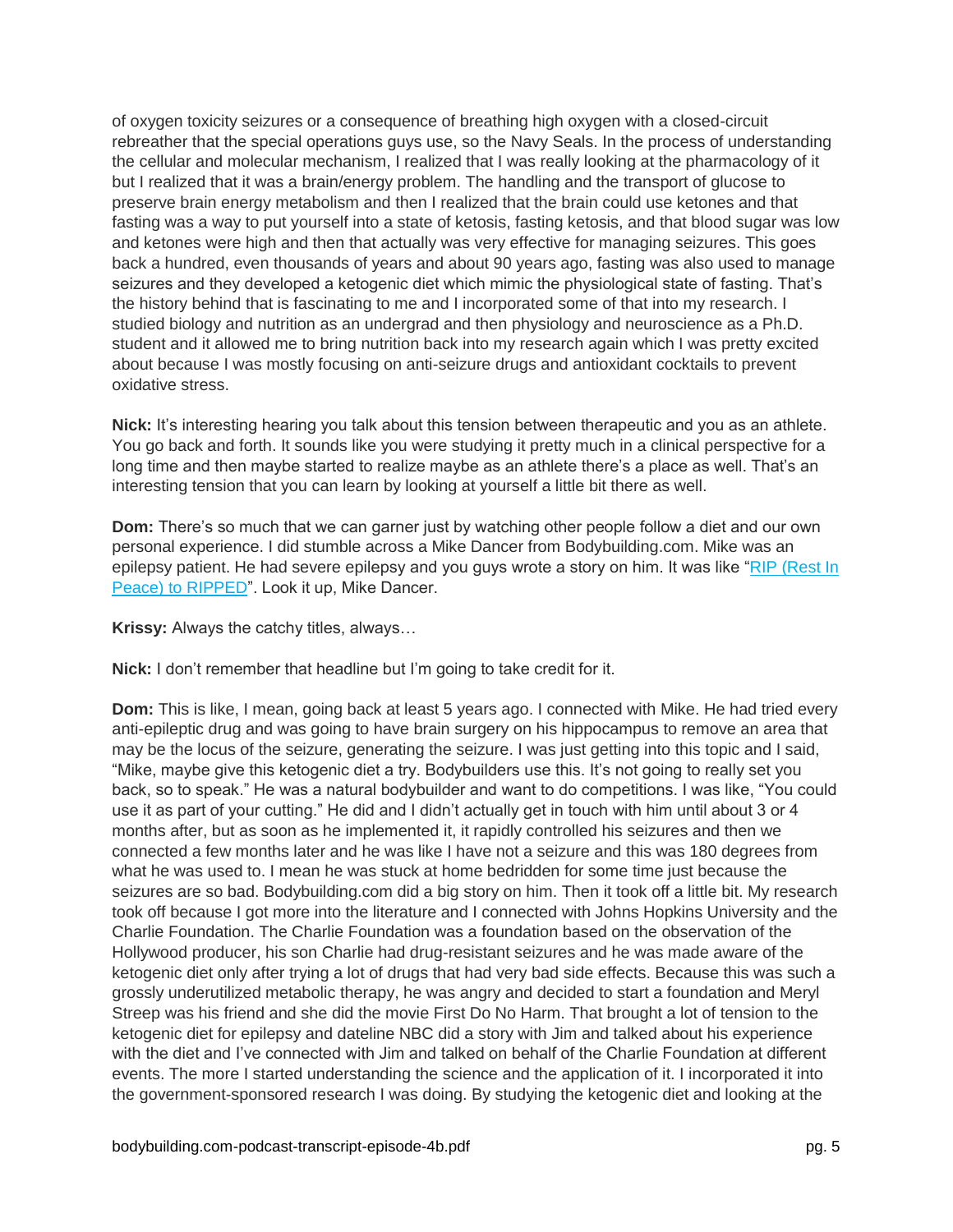mechanisms of the ketogenic diet but also developing ketone supplementation that could rapidly put someone into therapeutic ketosis, feed the brain specific ratios of ketones and those ketones can enhance brain energy metabolism under periods in the face of oxidative stress which would be oxygen and toxicity. We developed that, did the pharmacokinetic studies on it, did some metabolic work on it and confirmed that it does work remarkably well for oxygen toxicity in our rat model which is a pretty good surrogate model for what to expect in humans. Now, we're in the position where we've developed lots of different ketone supplements and we're doing safety studies on them. We're doing pharmacokinetic studies on them. We're looking at a lot of different disorders including different seizure disorders. We're looking at cancer. It's interesting that cancer cells use glucose very rapidly but they don't use ketone bodies efficiently for their energy. We're looking at cancer cachexia muscle wasting associated with cancer. Sarcopenia is something that we're interested in and rare disorders like glucose transporter type 1 deficiency syndrome, Angelman Syndrome. We have a project looking at anxiety and being in state of ketosis seems to lower levels of anxiety and it promotes exploratory behavior. We think this has tremendous implications for things like PTSD or just I mean anxiety in general and PTSD. I think that's actually some of the most robust data that we haven't even presented yet. I'll be presenting in Europe next month but it was like unexpected things that come out of our ketogenic diet research. As we induce ketosis, we're handling animals and realize they're just much more calm and you realize maybe we should study this.

**Nick:** That's interesting because when I talk to people about the ketogenic diet, their anxiety level goes up when I bring up the idea of not eating a slice of bread.

**Krissy:** No carbs.

**Nick:** Around here, anyway.

**Dom:** It's adaptation. The adaptation to the ketogenic diet is really important. If we talk about how to implement diet, the pros and cons, then there will need to be a discussion about adaptation.

**Krissy:** I want to take a quick set back especially for those may have never even heard the words ketogenic diet. This is completely new to them. For dummies, how would you explain the ketogenic diet and then what makes it different than it's a low-carb diet, it's a Mediterranean diet, it's a high protein diet. What makes the ketogenic diet such a powerful tool for clinical populations, for individuals with seizures, cancer, some of the diseases you just mentioned?

**Dom:** That's a good question because the term gets thrown around a lot but it's not properly defined.

# **Krissy:** Exactly.

**Dom:** The ketogenic diet by definition is a diet that elevates blood ketones. It's interesting. Even a lot of the literature, even exercise and studies and even clinical research that was done on the ketogenic diet does not properly measure ketones or even attempt to do so which is pretty remarkable. They just set the carbohydrate to a certain threshold and think that you're on a ketogenic diet if you do that. I would say first and foremost that the ketogenic diet by definition is diet that elevates the ketone levels in your blood and you could measure urine ketones. You could buy Ketostix at any CVS or Walgreens. It measures the acetoacetate in your urine. If you do measure in the mild to moderate and high range, you likely do have an elevation of blood ketones but you don't really know. The gold standard is just to measure your blood ketones with a meter. There's several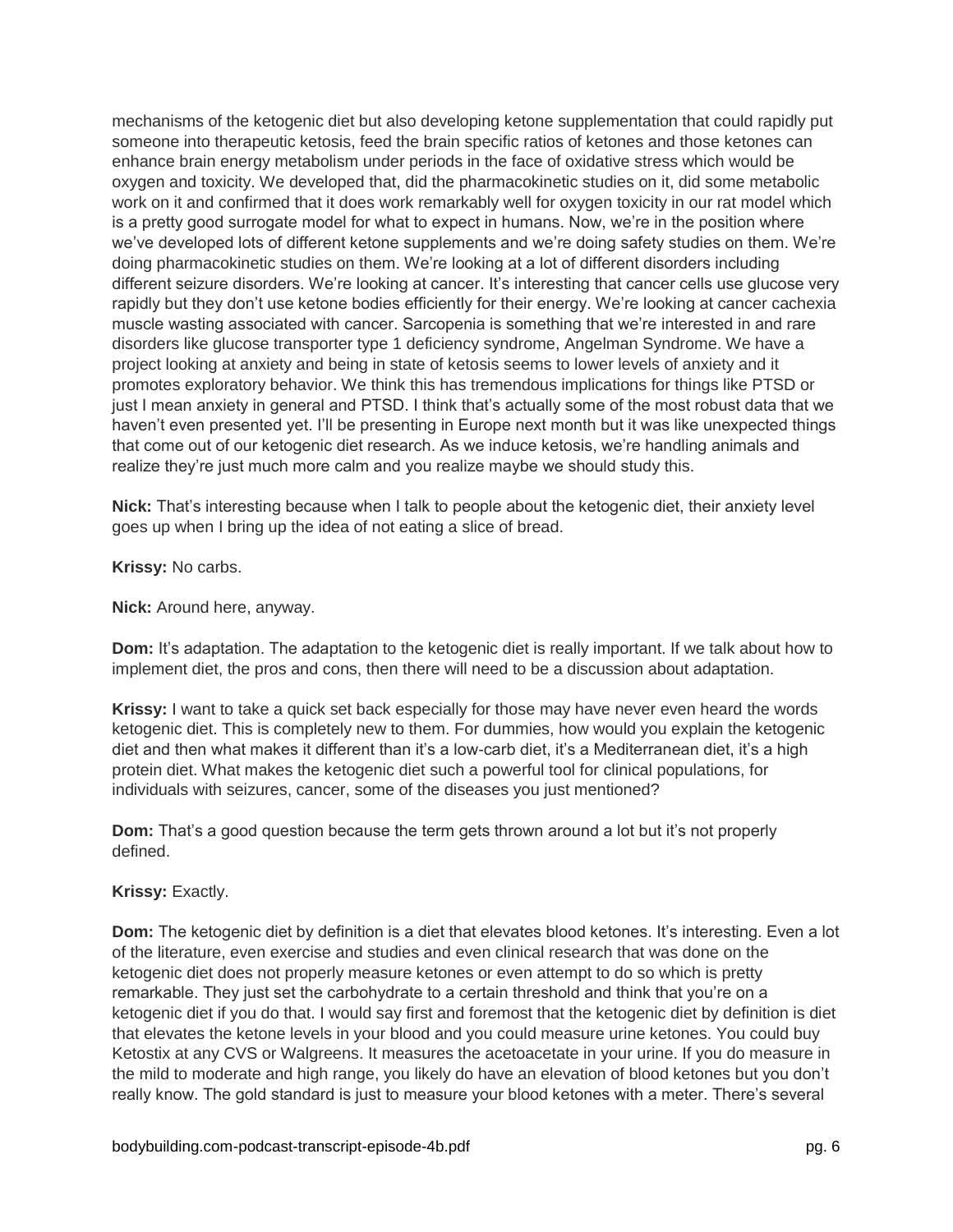meters out there Abbott Labs makes the precision extra which we use. I have a couple of other ones I use personally. An elevation of blood ketones is the first thing to focus on and the ketogenic diet is a low carb, high fat. It's important to recognize that it's a high fat diet, that's low carb. Then the protein is more or less is adjusted to fit the individual. For the pediatric population, the protein would be probably young growing kids somewhere around just 10 to 12% maybe up to 15% and that would be adjusted based on the growth of the child and the management of the seizures. For the fitness community, most of them use what's called a modified ketogenic diet which would be up to about 20 to 25 percent calories from protein. That's adequate enough to promote growth and recovery from workouts. But there's a lot of fuzzy guidelines in between. The clinically-based ketogenic diet, there's a 4:1, the 3:1, the 2:1, the modified Atkins diet that Eric Kossoff from Johns Hopkins has been advancing. For all intents and purposes for the fitness community, I would say when they talk about the ketogenic diet, they're talking about the modified Atkins diet or the modified ketogenic diet which is much more liberal in the amount of protein up to 20 to 25 or 30% protein. That's almost low for some people in the fitness community that go up to 40 or 50% protein. For the world of ketogenics, that's a higher protein. As you increase the protein percentages of the ketogenic diet, it will lower the ketone levels. Protein is gluconeogenic up to a certain point and it can also stimulate to a smaller degree than carbohydrates but it can stimulate the release of insulin which is negatively correlated with ketogenesis, with ketone production. Adding fiber and fat can help buffer the release of glucose into the blood stream. There's some athletes especially high-performing athletes that can get up to 200 grams of protein a day and still be well into ketosis if they're large and active. The protein level is the variable that needs to be adjusted depending on the clinical scenario and the individual, and the athlete.

**Nick:** We hear people talk about ketosis being pregnancy basically, "Oh, you're keto or you're not," but the way that you're describing it, it sounds like there's a spectrum. It's not necessarily an on/off switch or am I wrong in understanding it that way? Which image is more accurate do you think, sort of you are/you aren't, or a whole spectrum?

**Dom:** It's variable. Even for the individual that's on a pretty strict ketogenic diet, his ketones will vary during the day. Me for example, I'm .5 to .6 in some mornings and then later in the day (my blood beta-hydroxybutyrate levels). Then later in the day, I'm about 3 or 4 times higher blood ketone levels. As I get a little bit more hungry, and the fat that I've consumed maybe in the form of MCT or if I eat breakfast that morning, will be fueling beta-oxidation in the liver and as your system gets revved up and insulin stays low, you have enhanced fat oxidation especially in the liver. The acceleration of fat oxidation will contribute to the production of the generation of acetyl-CoA which forms into acetoacetate and then generates ketone bodies, primarily beta-hydroxybutyrate which is the most stable form that we measure in the blood. Fasting will put you there. Intermittent fasting I know is big in the fitness community, can put you there. I like ketogenic intermittent fasting where you would fast throughout the day and then eat ketogenic at night. What a lot of bodybuilders do and fitness athletes do is that they do a modified ketogenic diet that's supplemented and that's supplemented I say they'll use coconut oil or more commonly medium-chain triglycerides. The modified ketogenic diet can elevate your ketones slightly but if you add a supplement to that in the form of mediumchain triglycerides, you can further boost ketone levels and that can further enhance the efficacy of your diet for whatever purposes you're using it for whether it be the management of seizures or for performance. I think the advantage to supplementing a more liberal ketogenic diet with something like MCTs, is that it's elevating your blood ketone levels and that's sending energy to your brain. During periods of hypoglycemia, you're going to have a stress response. You're going to crave glucose. You're going to crave carbs. If your ketone levels are elevated, that more or less abolishes or significantly attenuates the reactive hypoglycemia that you would otherwise have and that reactive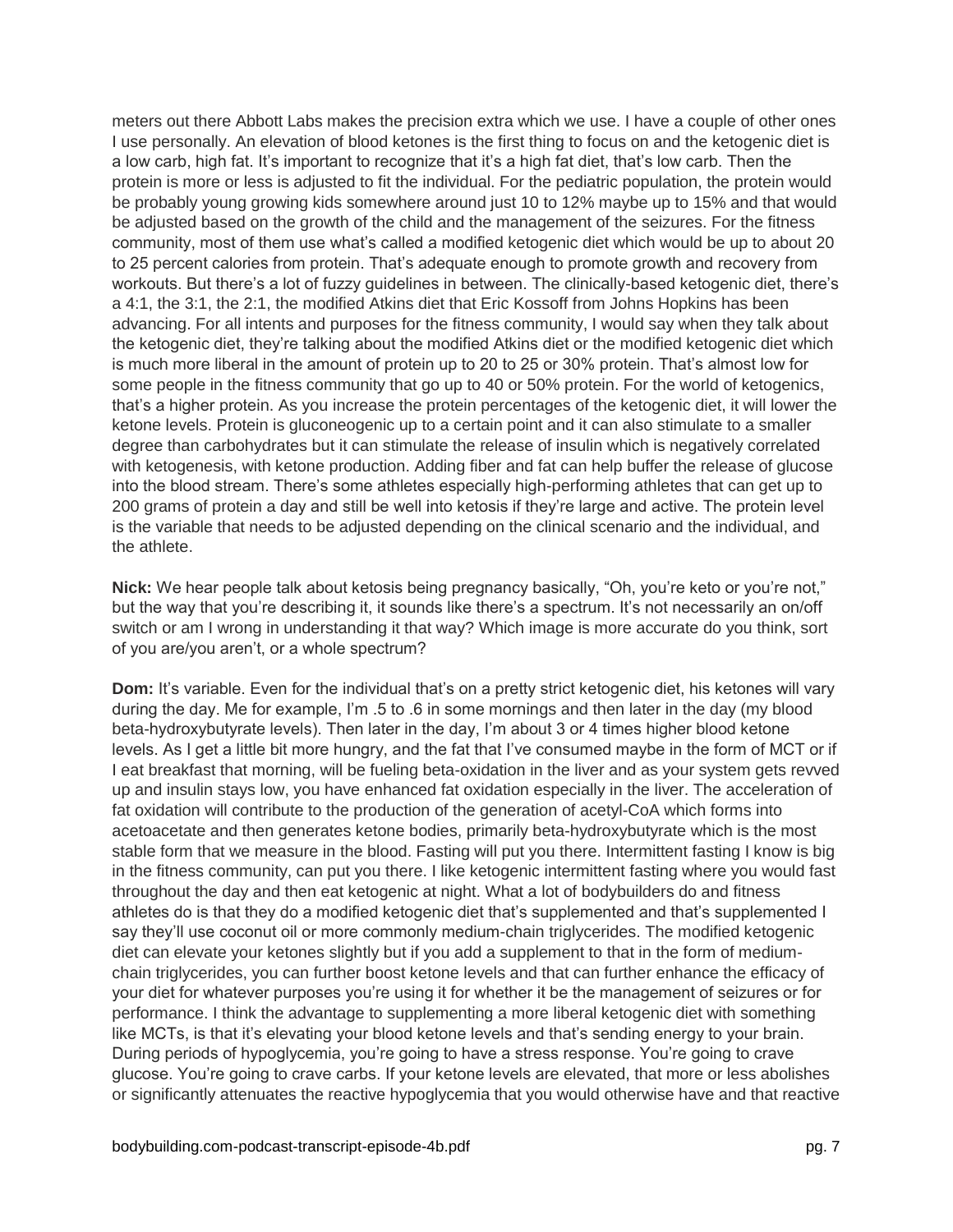hypoglycemia will trigger a craving for sugar. It will trigger a sympatho-excitatory response. Your sympathetic nervous system will be activated. Epinephrine will flood your system. You'll start to get shaky, sweaty. Being in a state of ketosis can literally abolish that. That's something that I had when I followed a low-carb, non-ketogenic diet. I would have periods of hypoglycemia where I would literally be shaking. That's one of the major advantages of ketones is that you have physiological resilience against hypoglycemia simply by feeding your brain in alternative energy substrate.

**Krissy:** That's absolutely fascinating because I know a lot of our readers who try to attempt the keto diet, the first few weeks are challenging and I think that's where you lose a lot of people on the diet especially our audience which is more geared towards performance, what their PR in the gym is going to be. They're more concerned about building size and strength versus any health benefit. Who cares what your heart and the rest of your body are doing.

**Nick:** Do you have a specific person in mind because you sound like you're describing somebody?

**Krissy:** The one next to me. Not at all. That brings me into… because you talked about it: MCT oil, coconut oil, possibly ketone supplements, what advice would you give for someone who is going through the keto adaptation period? How long does that last and is there any way to get through it faster because I think that's where people just fall off and quit?

**Dom:** That's a good question, one that I get a lot. There's different ways to do it and I think you just have to grit your teeth and get through it. For me, it was a little bit of a process because it didn't fully embrace a ketogenic diet. I was really skeptical about its use for athletics and just general daily use. I probably followed a low-carb paleo approach. That's what you would call it and transitioned to a ketogenic diet. I think I was relatively fat-adapted. My recommendation would be to lower your carbohydrate intake to under 50 grams per day, and I would reduce protein... Probably the most important thing is to reduce protein down to 1 gram per kilogram per day. I know that sounds pretty extreme but that's pretty low.

**Krissy:** You're breaking the hearts of all of our readers.

**Dom:** You'll be able to titrate it back in though once your body is making, but right now, I'm at 1.5 grams per kilogram per day. I would use coconut oil. I use that more for cooking things but to really get your ketone levels up, you'd want to have an MCT oil. There's Quest MCT oil powder, or you could get something like caprylic triglyceride which is the Eight Carbon MCT. Essentially it's split in the liver to produce ketone bodies. MCTs are transported to the liver via hepatic portal circulation and because they go right to the liver, they get oxidized very fast. They're a very quick-burning fat and because they enhance fat oxidation in the liver so much, it contributes to ketogenesis. Those ketones will help your brain manage the, I guess what you would call glucose withdrawal symptoms that you have. It's more than just feeding ketones because if your brain is used to using glucose as an energy source, even if you supply ketones there's going to be a little bit of a transition to using that energy source but having them elevate it in your blood. They readily cross the blood/brain barrier, the ketones do, and it will help you power through that glucose withdrawal that your brain is going to have. Most people, if they do it right, they can get through it. It's also important because when you lower your carbohydrates and get on a ketogenic diet, your insulin goes pretty low. It has a diuretic effect. You're losing you liver glycogen. You may lose initially some muscle glycogen but that will come back over time. The suppression of the hormone insulin contributes to the release of sodium. It's important to get a lot of sodium in your diet. Probably have soups, low-carb soups or beef broth, something or bouillon cubes and make sure you have adequate sodium in your diet and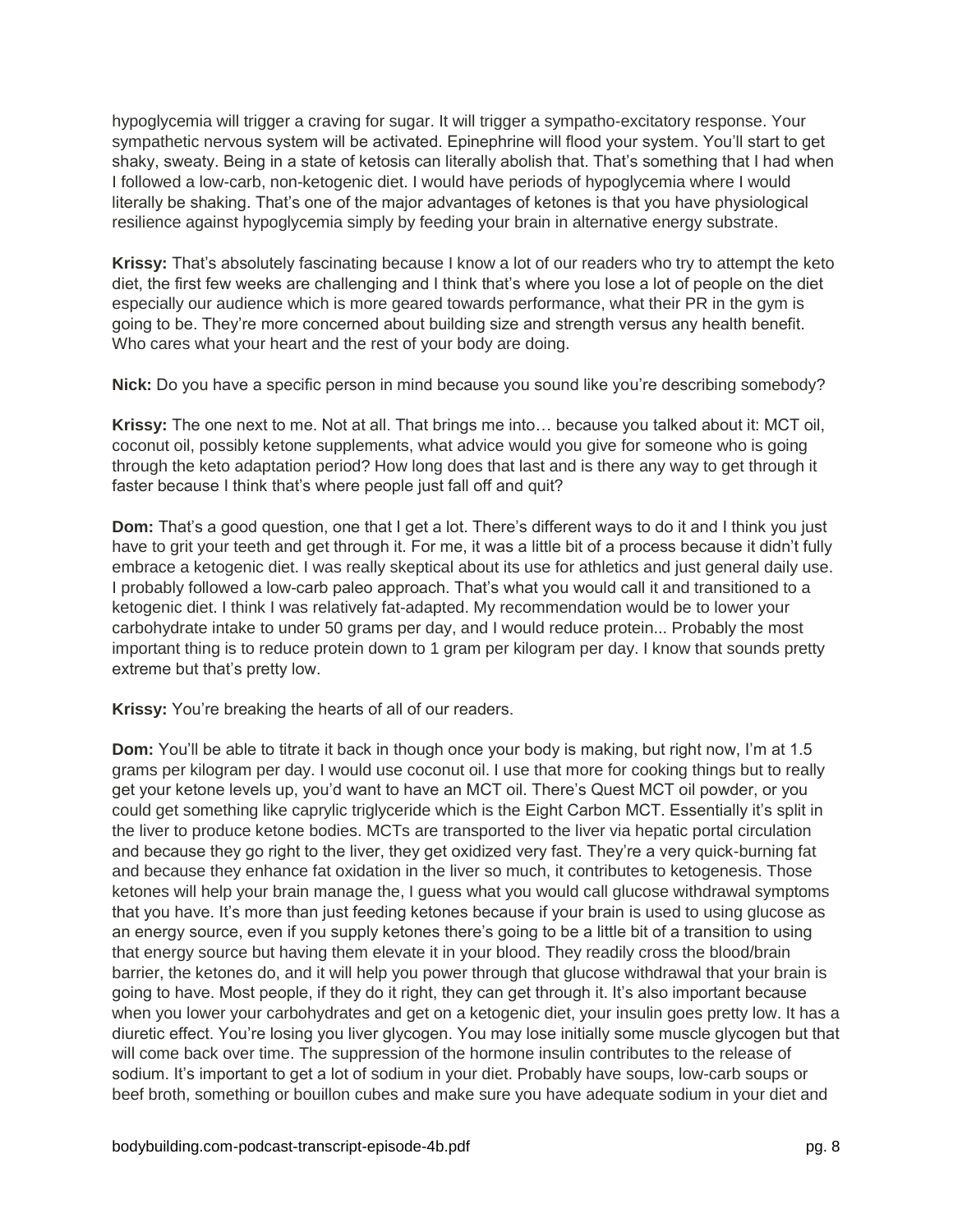you stay properly hydrated. If you become dehydrated, your blood volume drops, and you become lethargic, and you'll have what's called orthostatic hypotension. You're sitting in a chair, and you get up, and you feel dizzy, and this happened to me. It was just a matter of getting more sodium, getting more fluids in the system, and MCTs, and making sure that you get a lot of fat. It's hard for a lot of fitness athletes to start throwing in fat into the diet. For years, I ate egg whites but now I literally will eat an egg yolk omelet. I'll give the whites to my dog.

**Nick:** I'm very curious about this. I've wanted to try that same thing, but also I've been looking around. Is there anybody who makes an egg yolk product? Can you get carton egg yolks?

**Krissy:** Not egg beaters but just the yolk.

**Nick:** The opposite of an egg beater. That's the product that needs to be made, don't you think?

**Dom:** Yeah. I don't know. I don't think they do. That's a good idea though.

**Nick:** I think I saw once in a baking site.

**Krissy:** That would make sense.

**Nick:** I would have felt like weirdo.

**Dom:** I do have a preference for eggs that are from free-range chickens because the yolks do taste different.

**Nick:** Ducks also have huge yolks.

**Dom:** I had access to eggs from free-range chickens growing up in college and the first time I had it, it was like wow, these yolks are like orange and they were really buttery and creamy. I will make an effort. That whole nutrition thing like GMO versus…. I don't get involved in that, but I just know that grass-fed beef and eggs from free-range chickens they do taste better to me. So I tend to seek them out at store. When you get on a ketogenic diet, it's really important to bump up your hydration, bump up your sodium, get in lots of fat, pork, beef fats, nuts, whipped cream. I get ice cream made with coconut cream actually and I have that every night. It's like a big fat bomb. It's really important to pump up the fat and get that going but some people may have some GI issues with the fat initially. You have to titrate it in gradually. My body always did really well with high fat so I didn't have any problems adapting to it but it's the fat, your own body fat and your dietary fat that's making the ketones.

**Nick:** There's another element in this period though. This person is training in any capacity during those 2 weeks period. However long it takes for them. It sounds like that could also present some complications. What does somebody need to keep in mind about their training and I know I've heard some people say heart rate is a concern when you're adapting to fat adaptation versus glucose as well. I know there's a guy named Phil Maffetone who has a low-carb system. He says, "You really have to watch your heart rate because if it goes too high, then your body starts scrambling for glucose." What considerations does somebody need to have in their training?

**Dom:** I mean your heart rate can get elevated if you get on a ketogenic diet if your blood volume drops. You get tachycardia. Some people experience that and that could be the hypovolemia or the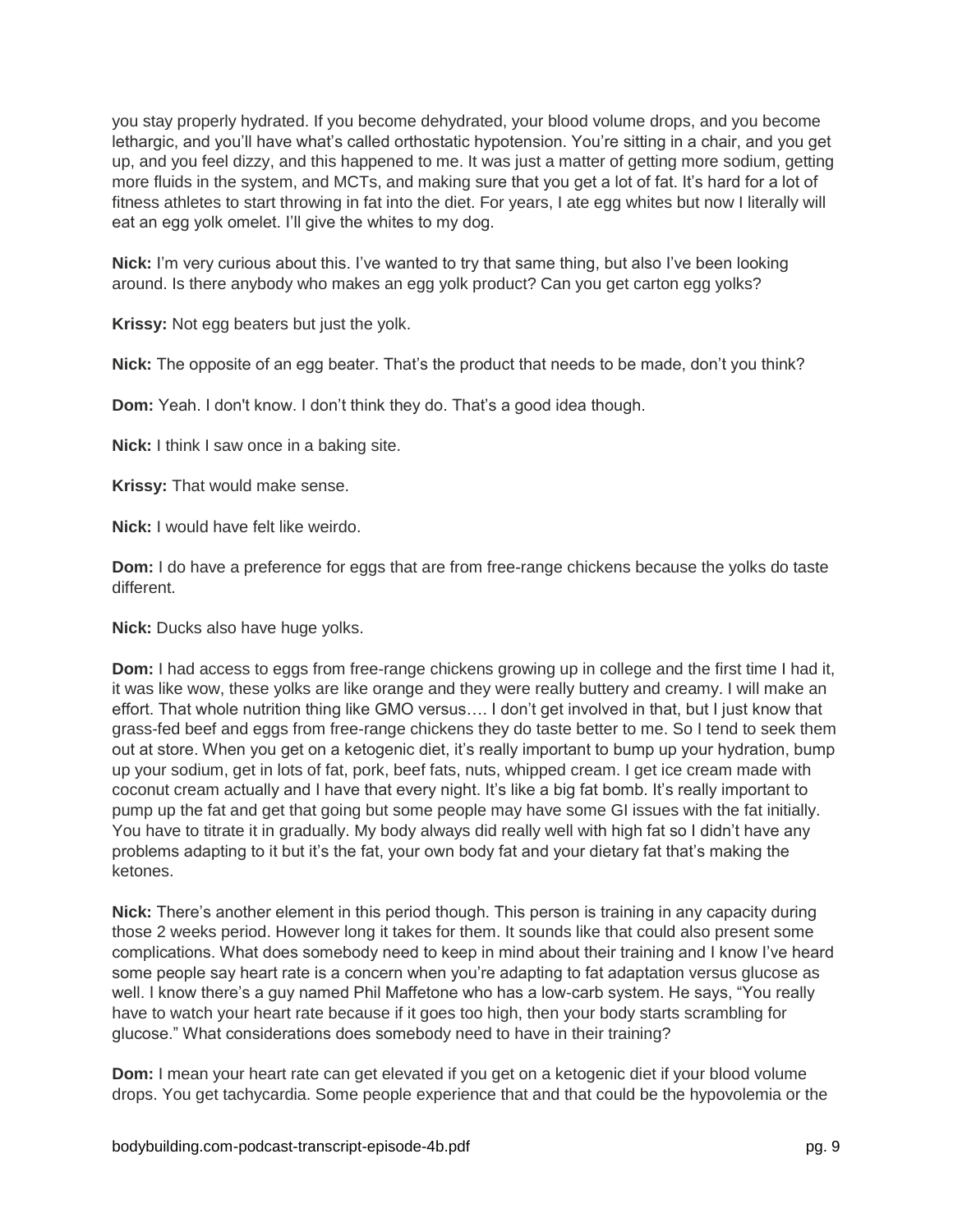natriuretic effect that you have like your electrolytes could be not optimal. I would suggest maybe initially getting adequate magnesium, a magnesium supplement help prevent me from getting cramps. If I train certain muscle groups, I would be prone to get cramps when I start the ketogenic diet. Magnesium in the form of glycinate or magnesium chloride would be what I recommend, potassium citrate. Although chicken and vegetables have adequate potassium and heavily salt your food initially in the beginning and make sure you have a lot of hydration. I guess you're talking about high heart rate during exercise so that would be the activation of your sympathetic nervous system. When you activate your sympathetic nervous system it tends to break down, existing levels of glycogen in your liver. You'll be stimulating the release of whatever glycogen you have and sometimes post-exercise you can get hypoglycemic and that could be an issue for some people. I think it's those periods where you need to supplement with MCT and I think people ask me, if an MMA fighter, if I am a sprinter, if I am doing this or that, can I do the ketogenic diet? I say you really just need to experiment with it but you have to keep in mind that it's going to take months for you to adapt. Think about it, you're changing your whole metabolic physiology from a carbohydrate-based system to a fat and ketone-based system. That takes time. I didn't really get into my stride so to speak until about 6 months to a year after being in ketosis but the benefits are really real. I was just travelling for 4 weeks continuous in Southeast Asia. There were some periods where it just didn't really have food because we were hiking and things like that. I would have completely bonked and because I was adapted, I was much more resilient against limited food availability. I think you really have to force your body to get through it to start getting the benefits. Everybody is going to be different, I think.

**Nick:** When you say you're more resilient, does that just mean you were not hungry? Is hunger just not a familiar sensation to you at a certain level of ketosis?

**Dom:** The hunger doesn't control me. I control my appetite. I remember in the past, I would just get really completely 'hangry'. Hungry and angry and just brain fog where ... That doesn't happen actually. When I'm a little bit hungry, that's when I feel my best mentally and most lucid. That's the real world practical benefit I think of being adapted to the ketogenic diet. Now whether in our modern day society where food availability is not usually an issue, but I think for me it is. Sometimes I get busy. I'm in the lab, in meetings. It's several days, I can remember in the past month or so which I just could not eat. I just didn't have that luxury. I was in an environment, in the animal vivarium where you're not allowed to have food or something. That definitely can help me.

**Krissy:** So is that why, correct me if I'm wrong, you also do follow intermittent fasting to a point. You eat breakfast and you eat dinner but typically during the day, you don't eat much other than coffee or drink that. Was one the by product to the other? I'm ketogenic dieter. I realized I'm not as hungry as much or I don't crave food. I don't need to devote half my day into making food and eating food or are there additional benefits to doing both ketogenic diet plus fasting or intermittent fasting.

**Dom:** I think there's a benefit to getting your body into a state of hypoglycemia with elevated ketones. Doing that every once in a while definitely has health benefits. Doing it on a daily basis, that's subject for debate whether or not that confer long-term health benefits. I believe it can just by looking at my blood work and just getting feedback from other people. I live my life, I guess going back to high school and college. I was definitely had an unhealthy preoccupation with food. I was pretty much in extreme ectomorphs. For me to gain size and strength, I had to eat every 2 to 3 hours on the clock. I mean I remember having nightmares about not being able to eat, just being hungry. I mean I had chicken sandwiches in my side pockets of my khaki pants. I was pulling bars out and just eating constantly. It's very liberating not to be preoccupied with preparing food, eating food, cleaning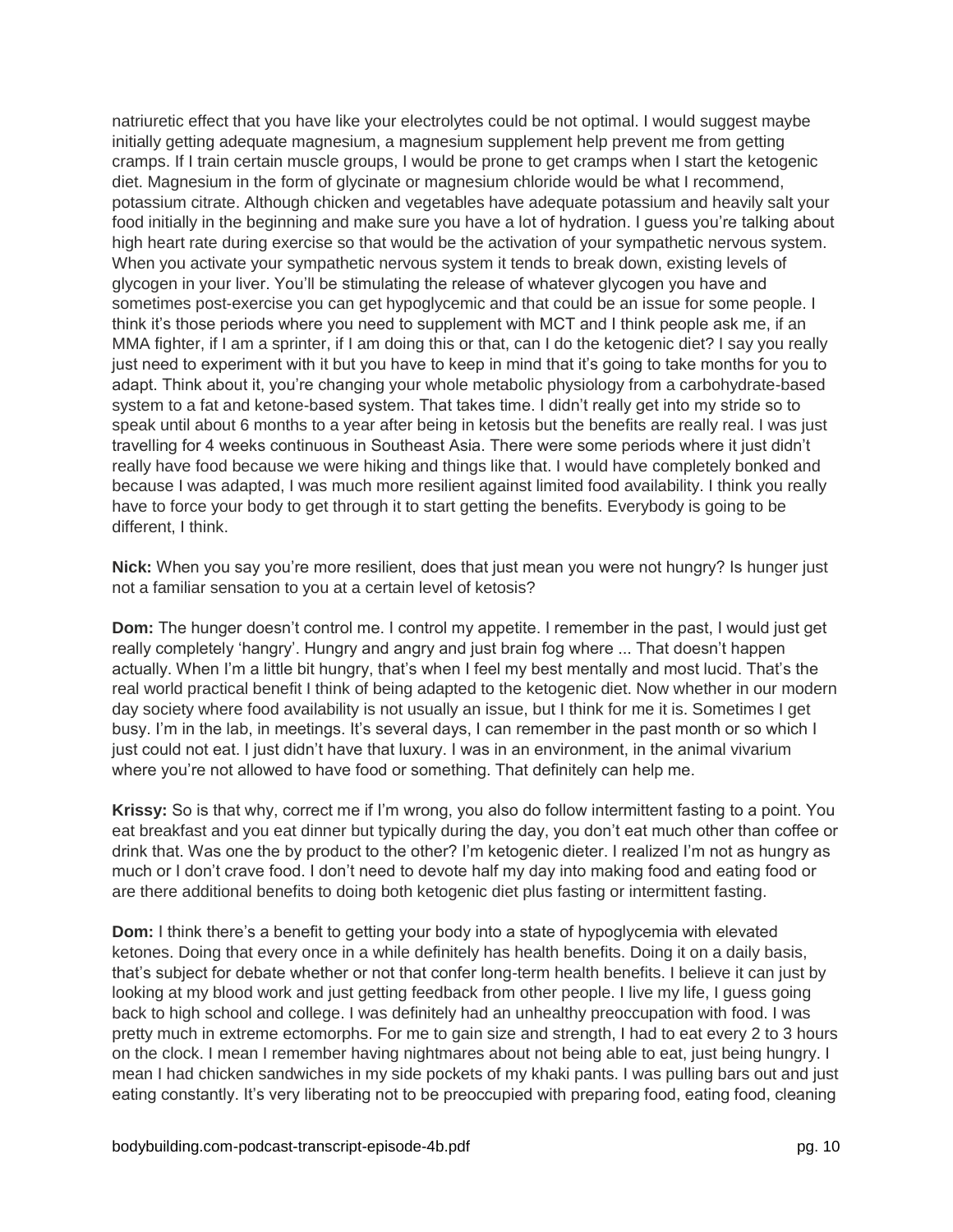up and just eating, sitting down and having a nice social breakfast which I do and a nice social dinner. We could just sit down and eat whatever. Not have to count macros and things. I pretty much know what I eat anyway. From a practical point, I just get more done during the day and I have more energy throughout the day if I don't stop and consume a meal. If I consume a meal in the middle of the day which I do sometimes. We'll go out to lunch for the lab or sometimes I'll eat and it doesn't throw me off but I just don't eat that much. If I was eating a big meal, in the middle of the day, like I do at night, I wouldn't have the sustained energy and focus that I typically have during the day and then I try to use to my advantage to get as much done as possible, if that makes sense.

**Nick:** You hear people talk about that sustained focus a lot as a benefit of this but when I talk to some people who try ketogenic diet or fasting, they often say, "Yeah, it's great ... with enough coffee, basically." Where does coffee fit in to this and caffeine? I mean how prevalent is appetite suppression in this approach?

**Dom:** Just as you said that statement, I was drinking coffee.

# **Nick:** Exactly.

**Dom:** I swear. Coffee I think has a ton of health benefits like drinking a really potent antioxidant cocktail. Although I can do fine without it. I enjoy it and I think of it as like an MCT delivery system, too. I will put my powdered MCT in it with a little bit of Stevia and that's what I have in the morning. Then I put whatever I make in my French press, I'll bring in my thermos to work and I'll pour it into a cup. Sometimes I have in the middle of the day typically not after 4 pm, I'll brew another small cup of coffee but I do okay without it.

**Nick:** There's some coffee definitely in the mix here.

**Dom:** I hate the idea of being dependent on something. When we're travelling, I actually and maybe because just being outside and active and everything I didn't have caffeine withdrawal. Maybe if I was at my desk, my office didn't actually have any windows or anything. I'm not stimulated with light. When I was travelling, I completely got off coffee and I forget where we were at just recently, like Cambodia. The middle of Southeast Asia or something and we stopped at some kind of specialty shop that had coffee and it was super strong. I got a large coffee and it had the LD50 of caffeine in it. I drank it and I survived. I was super wired. It just hit my brain like I thought I was going to have a seizure.

# **Nick:** Luckily.

**Dom:** Your body becomes very sensitive if you take caffeine and go without it for a little bit. You have to wean yourself back into it. I think coffee has a lot of benefits health-wise and the caffeine has been so well studied by the military. You pull all the military records on caffeine and that's why I incorporate it into all the guys on lots of caffeine.

**Nick:** Sure. You said something a little while ago and said when you were younger, you had to eat to great excess because you weren't doing exercises, you were an ectomorph. Knowing what you know now about fuel systems and how all these things work, do you think that if somebody is looking to add to even just a little bit of muscle that they have to eat in that unrestrained way or is there a way to do both of these together where you can add a little functional muscle and still be something near to one of the systems that you're describing fasting or ketogenic?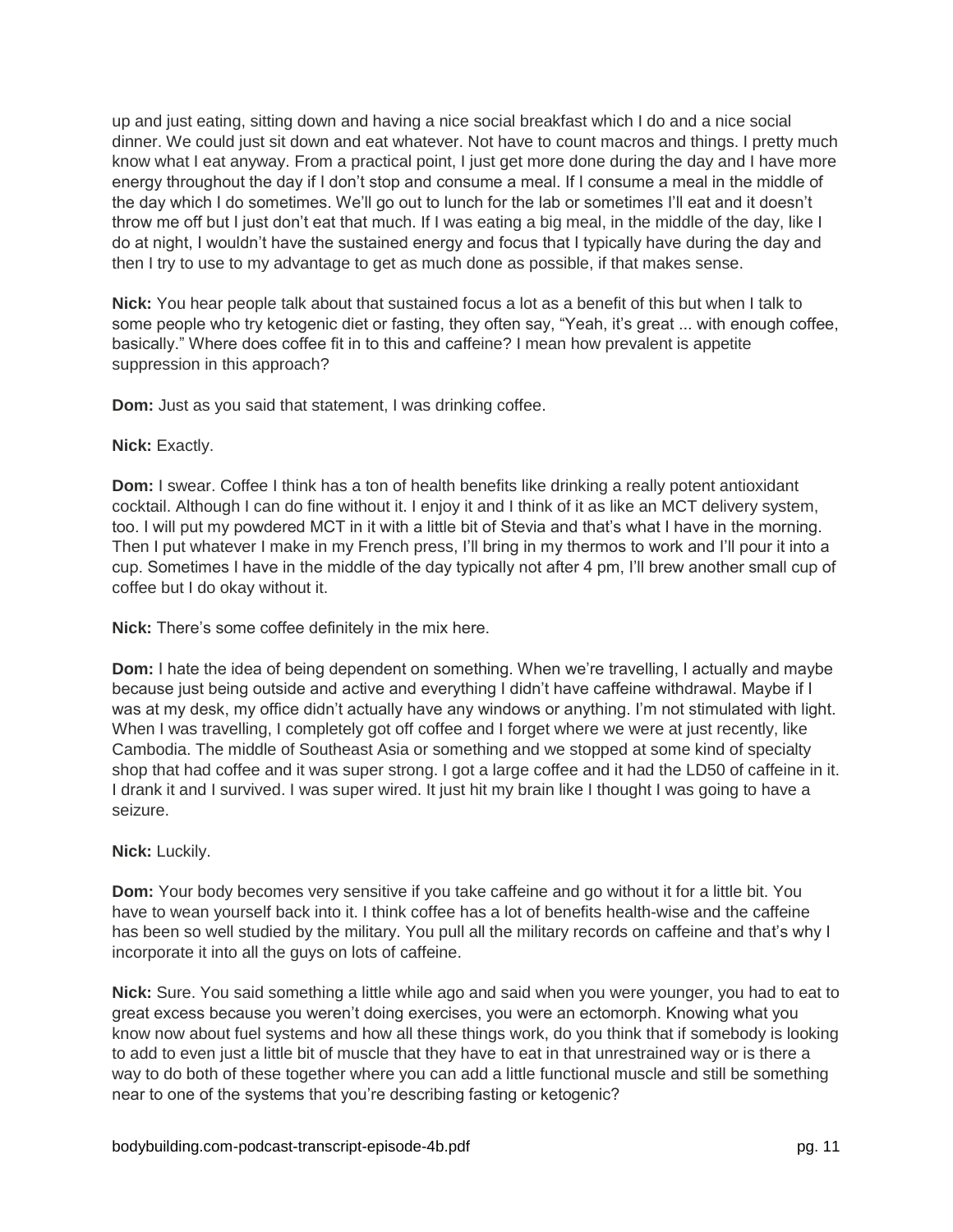**Dom:** Instead of 6 or 7 meals a day, I could have easily ... The energy density of fat is much higher. I could have easily taken out all the rice and the pasta and the bread from my diet and put in more healthy fat sources and backed off from 5 to 8 meals a day to 4 and probably grew the same way. I looked at some of the blood work I had. When I was 19, 20, I felt bloated all the time. I was gassy. I had acne. I think I could have reduced or eliminated all that by being on a higher fat, lower carb diet. I think the ketogenic diets have a profound anti-inflammatory effect. I think there's even a publication out there, the ketogenic diet for acne or definitely for inflammatory disorders. We published a Nature medicine paper on the NLRP3 inflammasome. That pathway is activated with a lot of chronic inflammatory disorders. I think I could have made the same gains and probably not put on as much fat as I did when I trying to bulk up. I could probably did it in a more healthy manner instead of literally force feeding bananas and pasta and bread. I don't ...

**Krissy:** Sorry. I didn't mean to cut you off. You can finish what you were saying before I jump to the next thing.

**Dom:** I went back and look at some of the dietary records and I was easily getting 500-600 grams of carbs a day back at that time. I would be interested or curious to what would happen to my body if I tried that again. Definitely I would need to adapt to it.

**Krissy:** All right. I'm going to change subjects a little bit here because there's something that I do want to talk about, make sure we have time to talk about it, our exogenous ketones or ketone supplements. I'm starting to see more of them, hear more about them, have a ton of questions on them but I guess just to start simple, what are they? How do they work? My guess is they are not a means so that I can eat pizza and take these ketones and somehow magically still be in ketosis. Not necessarily a way to reverse or compensate for eating carbs or a higher protein diet that would then elicit an insulin response. How do they work?

**Dom:** Exogenous ketones I stumbled across that these were being produced and have been around for quite some time. They completely circumvent the need for dietary restriction to put you into a state of ketosis and for our purposes, it was therapeutic ketosis for controlling seizures. They essentially are a ketone molecule or a precursor to a bioidentical ketone molecule that when it's consumed, the ketones are liberated into the blood stream. They're elevated and are used by your brain and your heart and peripheral tissues. If, for example, I was to take a ketone ester which we have done the most of our research in our lab has been on ketone esters. If I'm on a high-carb diet and I would consume a ketone ester within 15 minutes to 30 minutes if you looked at my blood, it would look like I fasted for a week if I took a pretty hefty dose of it. A physiologist that would take a blood sample would be convinced that I had just fasted for a week. Not only does it elevate blood levels of ketones beta-hydroxybutyrate and acetoacetate but it also… large boluses of exogenous ketones also lower blood glucose and we don't know why that's happening but it's become a really important aspect of our research. It seems to reduce hepatic glucose output but more importantly what I think the exogenous ketones are doing are enhancing insulin sensitivity. It actually assists with the transport and utilization of glucose into tissues. How it's doing that? We don't know. We're looking at perhaps activation of pyruvate dehydrogenase complex, PDH, enhancing the insulin receptor, facilitating glucose transport in some way. There's ketone esters. You take a ketone molecule and you can combine it with a lot of different molecules out there like glycerol or 1, 3 butanediol or various things so that when it's consumed the ester bond is broken by esterase enzymes and that ketone molecule is liberated to be used. Then you have what you see pretty common on being commercialized right now is ketone salt products. A ketone salt the ones that are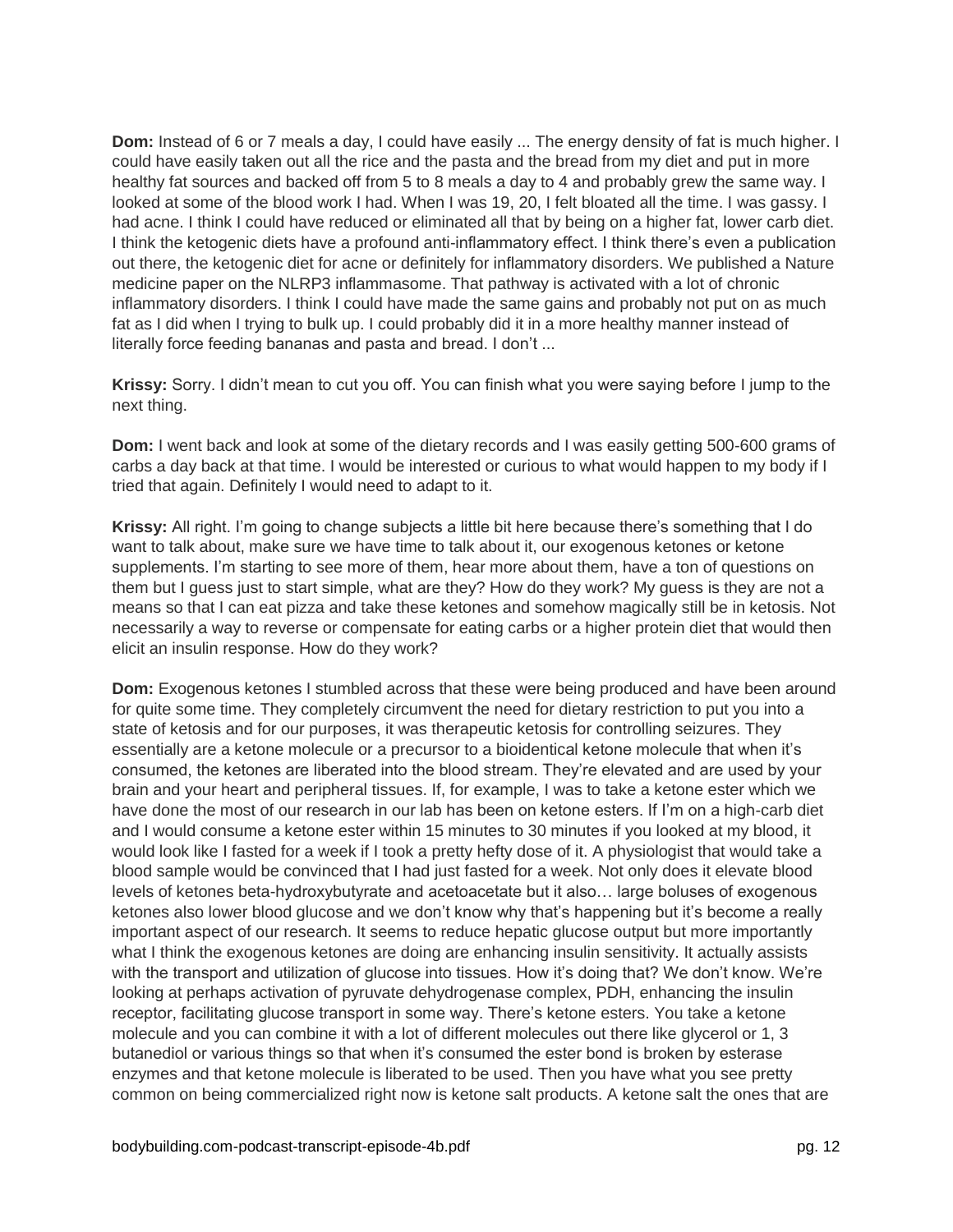out there are beta-hydroxybutyrate and they are combined with monovalent or divalent cat ions which could be sodium, potassium, calcium and magnesium, typically are the ones out there. It's a simple ionic bond between the ketone molecule and the mineral and when they're consumed the mineral is liberated from the ketone and the ketones get into circulation. They can be very efficient fuels for the heart and the brain and if it's combined with different fats, you can slow the absorption. I think there's products out there by Kegenix, by Pruvit, Forever Green. There's different companies out there developing this. These technologies actually were developed in our lab, the mixtures of the salts. I think they have incredible application. I think the products that are actually out there right now have not been tested in our lab so the actual products. The formula that's incorporated in some of these products have been tested in our lab for efficacy, for quickly elevating and sustaining ketosis but what I'm interested in doing is actually working with the companies to do very specific pharmacokinetic studies, performance enhancement studies with their actual products to make sure of their purity and their potency. That's what we're in the process of doing. We're negotiating with these companies to do that. It's nice because these companies, unlike some other companies out there, they're really sincere about they want to create the best product they can. They seem pretty sincere about supporting the research that's necessary to further develop and validate their product.

**Nick:** Speaking to this athletic population, the athlete of the future who's wondering what is the athletic keto supplement or ketone supplement going to look like. When am I going to take it? What do you envision? Is this a ketone pre-workout somebody could be taking or is it something they're sipping on during the day or what do you see happening down the road?

**Dom:** That's a good question. I think when your body is fat and keto adapted, it will more efficiently transport and utilize ketones as an energy source for your brain and your heart. I think you'll probably get more benefits from a ketone supplement if you're low carb, but some of the work that was done with the monoester beta-hydroxybutyrate from Richard Veech's lab at the NIH and the research was done at Oxford University. It looked at elite-level rowers and they were not on a ketogenic diet. They're primarily on a carbohydrate-based diet. When they took a dose of the ketone ester, it enhanced power output significantly. I'm not sure that's published but it's in the patent reports. There's a little bit of discussion too about the form of the ketones that are being sold currently. There is a racemic ketone which are the D and the L, or the R and the S enantiomers. If you look at your hands... You know how there's L amino acids and D amino acids, and there's L-Lycene and L-Arginine. If you were to have a steak out of a D amino acid, you probably wouldn't absorb it and utilize it very efficiently but that really does not seem to be the case with ketones. If you have the R or D depending on what kind of chemistry, how you characterize it, form is the physiological form of ketone that our body makes and the salts that are being sold are racemic so there's the R and the S or the D and the L that are being sold. The other enantiomer actually breaks down to Acetyl-CoA and can inter-convert back to the physiological enantiomer, the R. There was a podcast I think, Dr. Veech did a podcast on Bulletproof Radio I think, and just talked about the racemic salts that are being sold out there right now are ineffective and dangerous but that's really not the case. You could just look for various disorders for MAD. It's a disorder that's inborn errors of metabolism where they gave kids even very high doses of racemic salts. The same salts that are being sold. It not only managed their disorder but had no side effects. We know that the racemic salts, I know there's been a big safety issue going on but there's a mountain of safety data even showing the efficacy of some of the salts that are out there. Even the sodium salts. Even taking a large dose of sodium, I think sodium has been demonized but it's probably more important if you're in a state of ketosis because we talked about when your ketones are elevated typically you're excreting more sodium. You definitely need to bump up sodium a little bit especially initially. The sodium salts that are out there if you're trying to be the best athlete you can, what I would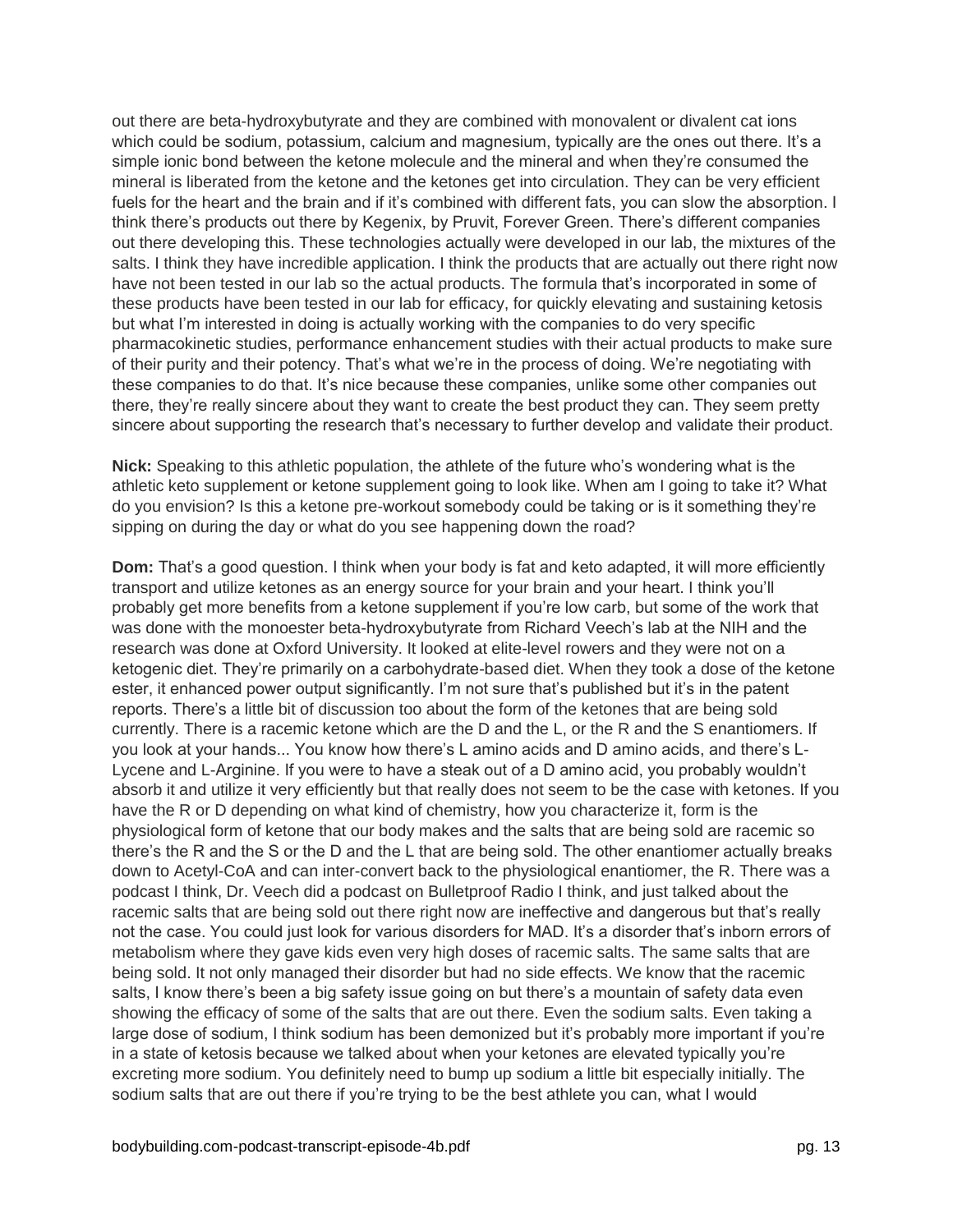recommend is taking them pre-workout and intra-workout to fuel your workouts especially if you're already low carb. If you are on a high-carb diet, there's pretty good evidence to suggest that it enhances insulin sensitivity and it enhances glucose disposal, ketones do. This is very obvious in our studies if we administer by mouth a ketone supplement, the blood glucose reliably goes down and then comes back up. It almost has the inverse pharmacokinetic profile of the ketones. As ketones go up, you get this hypoglycemic effects. It's actually facilitating and enhancing glucose disposal. That would almost like taking a little bit of insulin before you work out. Actually pushing more glucose into the cells, into the skeletal muscle.

**Krissy:** With that being said… When do you know you've gone overboard? When do you know you've taken too many ketones or the higher dose?

**Dom:** That's a good question. I think with the products that are out there now, that's highly unlikely because you'll have GI issues way before you'll have ketoacidosis.

**Krissy:** So that's your warning system?

**Dom:** Yeah, your GI. For example, if you take too much medium-chain triglyceride, MCT, oil, you'll have disaster pants. We know this.

**Nick:** That's my band name, by the way.

**Dom:** It's a great name. As these technologies advance and then you can develop ketone salts also out of alkaline and amino acids. You could envision a ketone salt that has a spectrum of monovalent and divalent cat ions and a panel combined with a number of different amino acids. They could be formulated into a drink that's tolerable and palatable. It could put your ketone levels very high. That's not the state right now. The technology is not evolved to that point now but with ketone esters, it's a very real possibility but they taste horrible. They need to be diluted into a mixture where you probably have to drink up to half a liter to a liter or more. You have to consume a pretty high amount. Ketoacidosis has been thrown around a lot and some people say the ketogenic diet could be dangerous because you risk diabetic ketoacidosis. It's important to recognize that that's a metabolic derangement specifically associated with the absence of insulin as it would apply to a type 1 diabetic. So without your body's ability to produce insulin, you have runaway ketogenesis. Your liver will just pumping out ketones if you don't make insulin. With that said, I think a ketogenic diet could be a great option for a type 1 diabetic because it reduces their need and their reliance on insulin. If you can get a type 1 diabetic to use 10 IUs of insulin instead of 80 IUs of insulin, that's a good thing. Generally speaking, they don't go into ketoacidosis only if they were to become dehydrated or undergo some kind of physiological stress. As far as safety is concerned with the supplements, you would have to consume a lot of it, too much of it to really put yourself into a state of… The levels of ketones that you would need to be in a state of ketoacidosis with normal blood glucose or low blood glucose would be about 8 to 10 millimolar. Then you'll start to get into the danger zone. And currently the products on the market barely get you to 1 millimolar. So you're magnitudes of order away from the potential even to get into ketoacidosis.

**Nick:** When people talk about, "Oh, this is my keto life. This is what it feels like, you hear about 2 benefits primarily is what I see people talk about: body composition benefits and they talk about how they feel the feeling of mental clarity. Do you feel like ketone supplements have potential to be a value to that person who isn't a high-level athlete, isn't somebody who's looking for therapeutic setting, isn't type 1 diabetic but just thinks, "Yeah. I'd love to be a little but leaner." "I'd love to feel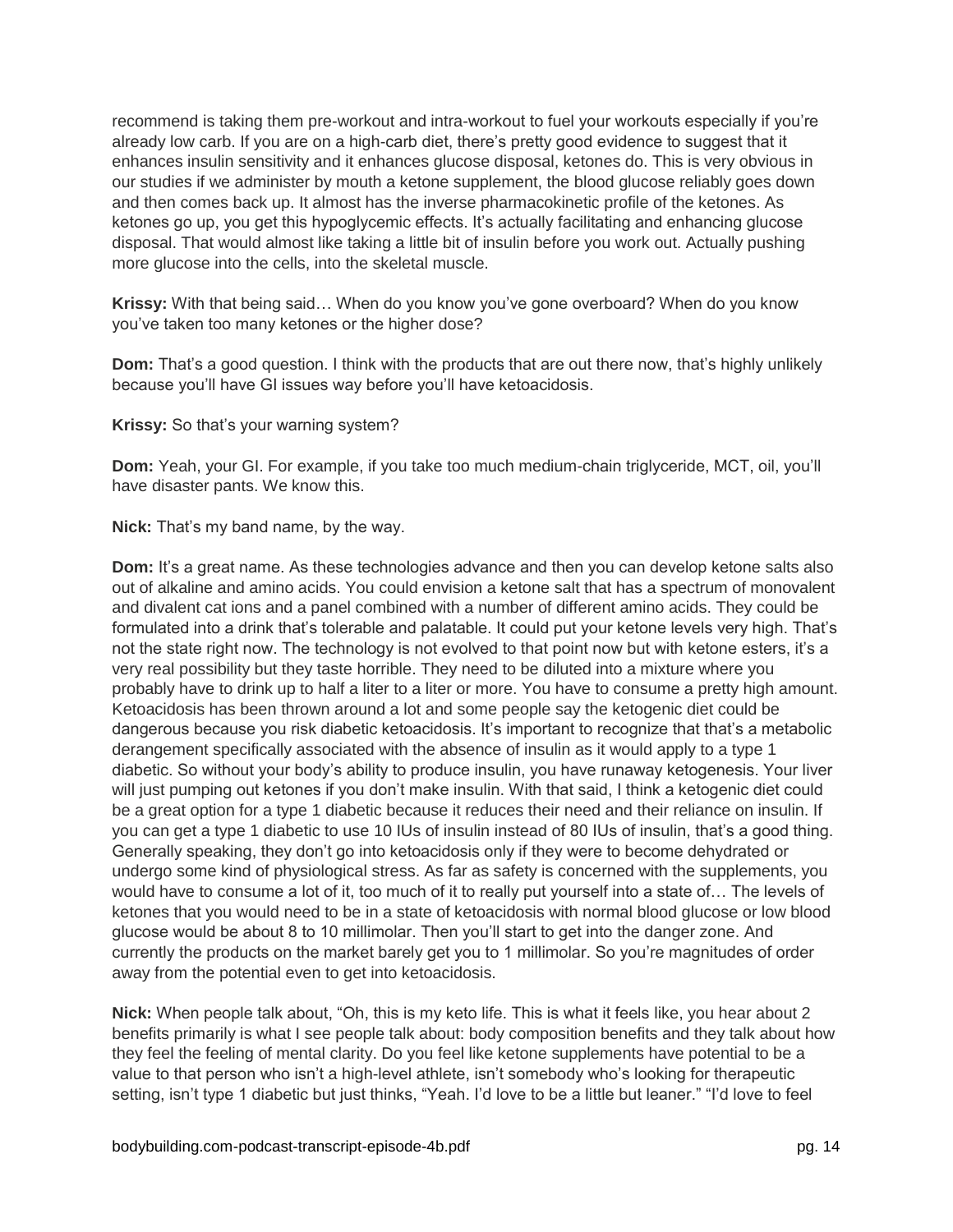good during the day and not have this up and down blood sugar roller coaster. I don't really want to eat super low carb. I want to eat reasonably but maybe if I took this supplement along with it, I could have some of the ketogenic diet benefits." Do you think that that person might benefit from this?

**Dom:** Yeah. I think they may benefit the most like your average everyday person even the business executive who just wants to have steady, more or less fuel flow to the brain in your body throughout the day. When you're on a ketogenic diet that's really the benefit is that your glucose and your hormones are pretty much stable throughout the day. You have this sustained focus and energy and that can come in handy. You don't want your glucose to drop right before a meeting or you have to write a paper or something like or get some kind of report in. So I know if I'm following a ketogenic diet and I'm going into a pretty demanding day at work, I know that my energy is going to be sustained throughout the day and my focus will be sustained. I think in the beginning it may be a little rough and maybe you'll be drinking more coffee or whatever to get you through periods of glucose withdrawal that your brain is going through but once you're adapted, the benefits are really pronounced I think for most people. Then you get people that the ketogenic diet can just be difficult for them to follow. There are some people who just can't tolerate the high fat of the diet. Some people can't tolerate MCT at all. Also once you become keto-adapted, very subtle variations can make a big different for some people. There's some people that even a little bit of carbs can throw them off and then they start getting hypoglycemic responses. I'm not one of those people but I think some people are like that. Other people have commented, there's women who have concerns about hormonal alterations with carbohydrate restriction. I think females, their physiology tends to be reactive to stressors and if they become hypoglycemic and they start a ketogenic diet, it can throw maybe their hormonal balance off a little bit. This needs to be studied. I get this question asked a lot. If I'm a woman and athlete, can I follow a ketogenic diet? Just from the observations that I've made in the lab with students and everything, when some of them will just try fasting, basically more than half of the women have been unable to fast or it's the guys. I don't know if it's an ego thing or what but they chalk it up and grit through it. Some of the women, they'll just faint. It'll be really difficult for them to power through the carbohydrate restriction or fasting. I think men just tend to be hardwired for that a little bit better. I think that needs to be studied especially if women are interested in using the ketogenic diet for weight loss or health benefits or performance enhancement. Now, we are actually doing studies. The National Institutes of Health, the NIH, is actually requiring investigators do male and female. So, maybe it's not known in the general community but all scientific research almost all of it is done in males because if you study females they have the estrous cycle and it gives more variability to your data. For years, investigators they'll buy male mice or male rats but now the NIH realized women are important I guess, so now we need male and female in our experiments. It makes things more expensive because we need more animals but we are starting to get more information now on the effects of nutritional ketosis on females and that's really important.

**Krissy:** Why are women so complicated?

**Dom:** I don't know. I just say they're more variable.

**Krissy:** That's a nice way to put it.

**Nick:** So this person that we're talking about who seems a normal person with a normal diet, normal goals, very, very normal, would they see the same benefit from just adding a bunch of MCTs to their diet as they would from taking the next exogenous ketone supplement?

**Dom:** Yes. They would see some benefits for sure, but I don't think they would get optimal benefits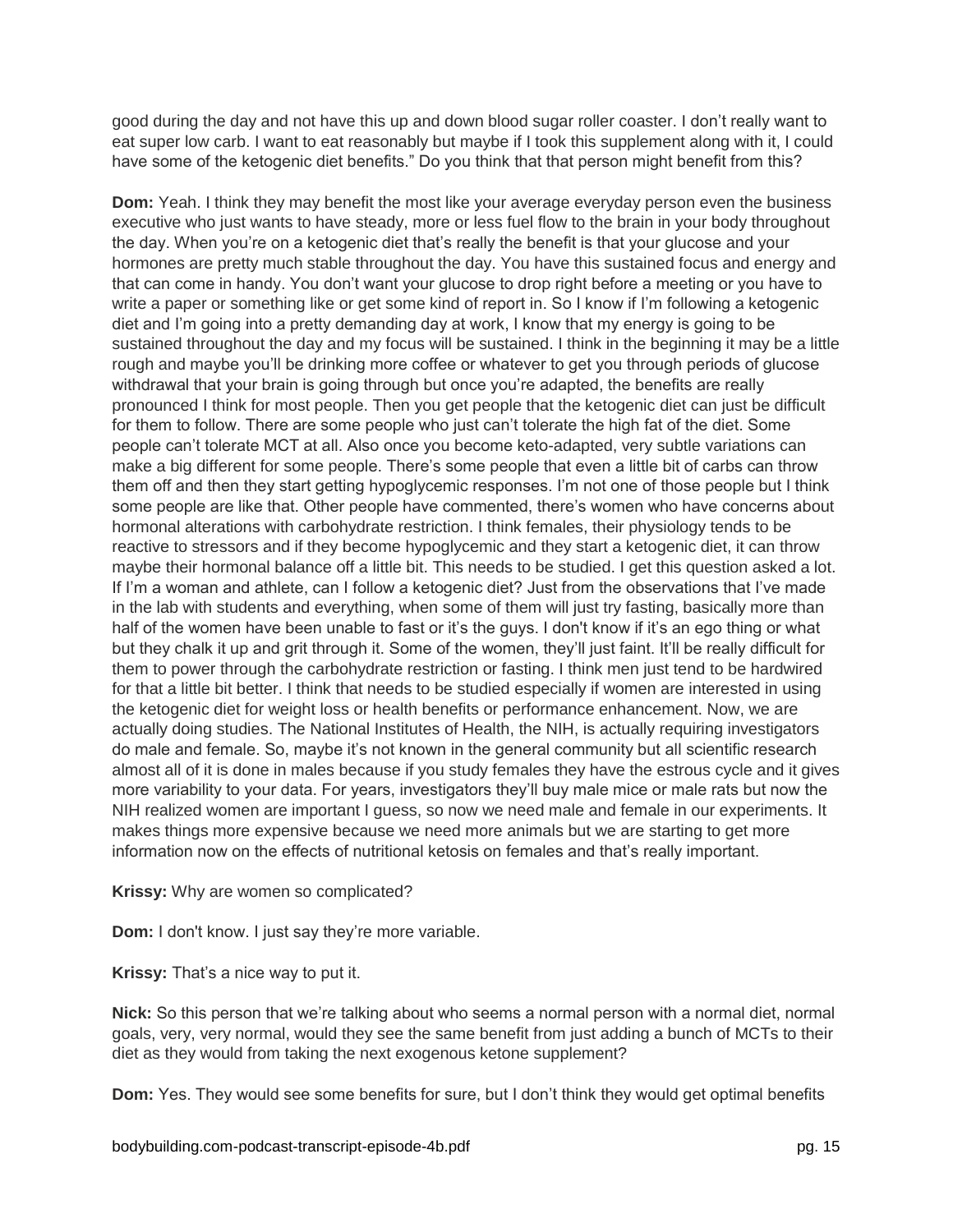unless they were low carb, really. I think when you're adapted to low carb, you become keto-adapted so I think it's assisting with the transport and utilization of the ketones that the MCT is making. That's my hypothesis but we haven't really studied that so I'm just speculating, based on feedback but regardless I don't think a clinical-type strict ketogenic diet is probably a good idea for athletes out there but a modified ketogenic diet that's supplemented in some way with ketogenic fats and that could be coconut oil, MCT or the C8 oil. Parrillo Nutrition makes one. KetoSports makes the C8. Dave Asprey sells Brain Octane. That's C8. There's a couple versions of the powerful. More or less, you can think of that as the most ketogenic MCT out there. That's really beneficial. I mean, you can get your ketones up. I can get up to about 2 millimolar which is pretty high relatively speaking with just an MCT. You feel that. especially if you're in a fasted state and you take a dose of MCT, I mean you feel it hit your brain.

# **Nick:** Really?

**Dom:** Yeah. It's not hard to convince someone. Once your body is hungry and you take an MCT or ketone supplement, you can feel it, the effects.

# **Nick:** There it is, my brain.

**Dom:** I think it's actually further enhanced with a little bit of caffeine. That's something that we want to do research on and start formulating these things so you have various types of exogenous ketones in a formula with various co-factors that help the cell transport and utilize them more efficiently and then maybe some mild stimulants that could further augment the bioenergetic energyproducing effects with the ketones. I have various things on paper that we're formulating and we want to test. It's mostly for military applications but hopefully you can envision bodybuilding supplements coming out that are formulations of this.

**Krissy:** I want to touch on real quick any possible preventative effects of either the diet or ketone supplementation. For someone like myself or I would say a lot of people, we may not be dealing with seizures ourselves or I may not be necessarily a bodybuilder who's using this site to get lean or trying to improve my body composition. Is there any other reason why this diet or lifestyle would be beneficial because I believe I've heard you talk about or mention before some protective effects on the brain for possible brain injury and I could be completely wrong so please just stop me when I am or if there's any benefit. Let's say I have cancer that runs in my family, is there a benefit of me taking the step ahead and getting on the diet or getting on supplementation and potentially reducing any increased risk?

**Dom:** Absolutely. Just going back to brain health, I'm really a believer that your long term brain health has a lot to do with inflammation. We know from scientific literature anything that's healthy for your heart is going to be healthy for your brain. We know that the work from Richard Veech's lab who is a student of Hans Krebs, you know the Krebs cycle?

#### **Krissy:** Yes.

**Dom:** He did some elegant study showing that ketones enhance ATP production and reduced free radical production in the heart in a working perfuse heart preparation so you generally get more ATP per oxygen molecule consumed up to like 25, 30% more. We published a study. Actually I formulated a diet with a ketone ester and the study was run by Deep Dixit at Yale University looking at the effects of inflammation on cancer. Dr. Dixit at Yale that did a lot of remarkable work on the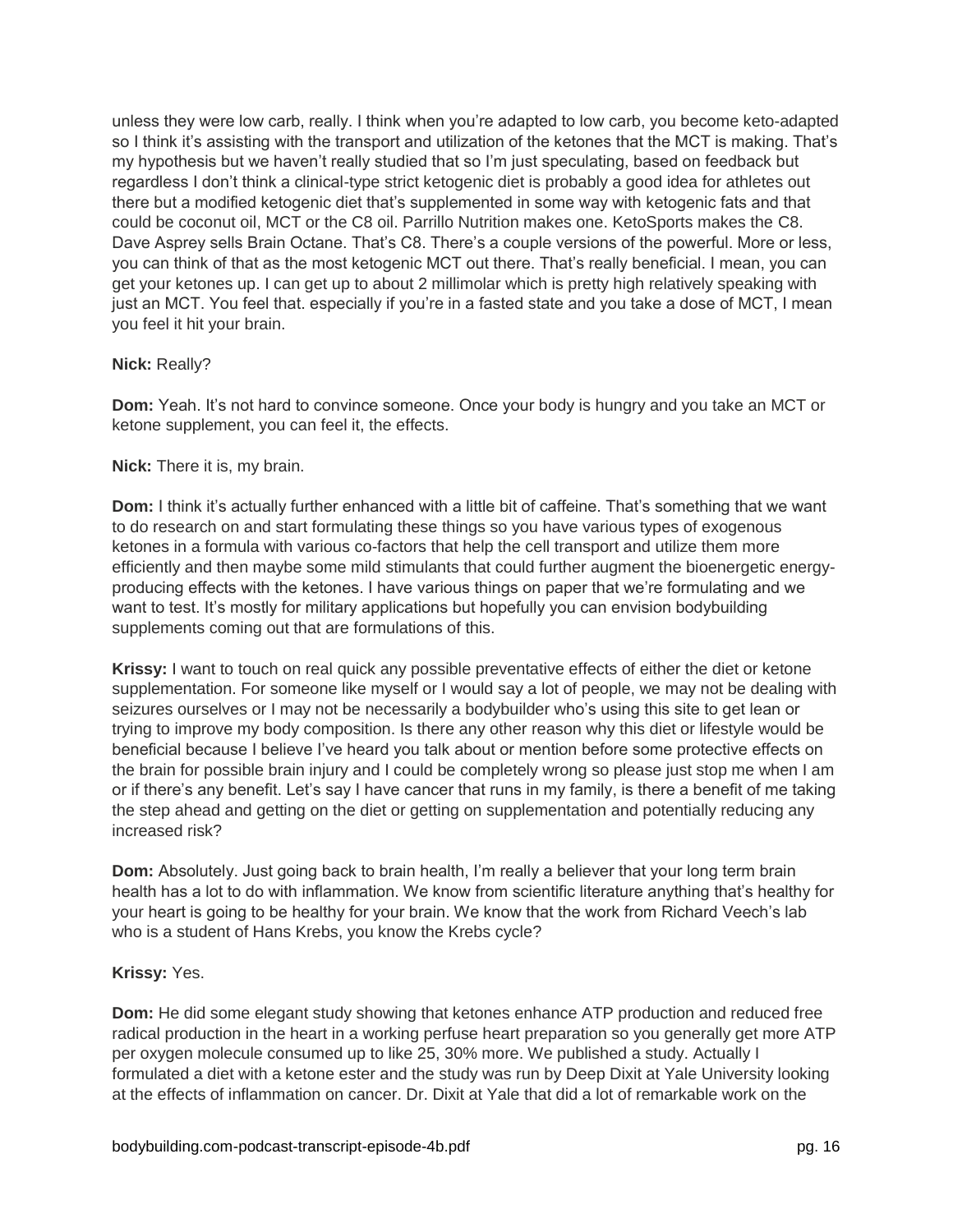effects of fasting and fasting reducing various inflammatory pathways. He found that just simply elevating ketones suppressed an inflammation pathway associated with chronic illnesses and it did it in a metabolic independent mechanism which means the ketones were functioning purely as a signaling molecule, independent of the known metabolic pathways which is very interesting to me because it's very interesting that these exogenous metabolites actually have drug-like effects. They function as class 1 and 2 histone deacetylase inhibitors, HDAC inhibitors, and the pharmaceutical companies all over developing these HDAC inhibitors for Alzheimer's, for cancer especially. It just makes sense. These exogenous metabolites that our body makes have important signaling properties. As it pertains to brain health, being in a state of nutritional ketosis will provide an alternative energy substrate for your brain that will likely enhance bioenergetic function in the brain cells. That's been established pretty well in animal models and in vitro and in vivo. It will lower inflammation and chronically keeping inflammation low will probably pay big dividends as we age. I think chronic inflammation, you could probably trigger the formation of amyloid and tau plaques with chronic inflammation. That happens with concussions. Repeated concussions or sub-concussive events which can happen during football contribute to the formation of amyloid and tau plaques which are the pathological hallmark for Alzheimer's disease. Yes, I think being in a state of ketosis could be prophylactically protecting the brain. We know that as it pertains to cancer, being in a state of nutritional ketosis requires suppression of the hormone insulin and low blood glucose and high ketones. Insulin, if you already have cancer which most people do in some way shape or form our immune system has pretty good checkpoints to deal with pre-cancerous cells and cancer develops very slowly overtime. It's not that it's just spontaneously forms. We are cancering. It's like a verb really. If we do a therapeutic fast or we follow a nutritional protocol that puts us into nutritional ketosis and we do what's called a glucose ketone index which is the glucose in millimolar over ketones in millimolar. Thomas Seyfried wrote a paper on this, and we basically for simplicity, we get our ketone levels up to the level of our blood glucose. If we do that, 2 or 3 times a year, I think we could potentially purge our self from existing cancer or pre-cancerous cells that we have. I think it's my theory and other people could theorize this is that that could be a very effective preventative approach to a lot of diseases especially cancer.

**Nick:** That's really interesting. That's one thing I wanted to ask you about as well. It's so easy to think of this as a lifestyle but what about a periodic reset 2 to 3 times a year. Do you think that's something that's going to have value as well?

**Dom:** Yeah, I definitely think so. It's been shown by investigators like Mark Matson at the National Institutes of Health that intermittent fasting or even periodic fasting can have long-term health benefits even from an epigenetic standpoint. We have the acute effects. We have a profound decrease in inflammation. Elevation of blood ketone levels, suppression of hormone insulin, things like that but that can activate a genetic program that can confer protection against a plethora of chronic illnesses. I think doing that periodically could be very beneficial. When cancer cells are healthy cells that gradually transform to what's called a Warburg phenotype. A Warburg phenotype is basically the cells are fermenting in the presence of oxygen. They continue to ferment and they suck up massive amounts of glucose and in some cases glutamine too. Doing a therapeutic fast or getting into nutritional ketosis would lower their preferred fuel source and elevate the fuel source that they can't use. That would put tremendous metabolic stress on these pre-cancerous cells and they would likely trigger what's called apoptosis: program cell death. If a cancer cell cannot meet its energy needs, it activates a pathway that causes the cancer cell to basically, spontaneously die. We call that apoptosis. They're very sensitive. Even a tumor that's growing healthy, there's all sorts of necrotic and apoptodic cells inside the tumor. If you can cut it open and see it. Cancer is a very complex topic and it's genetically very heterogeneous but it has this same metabolic phenotype. At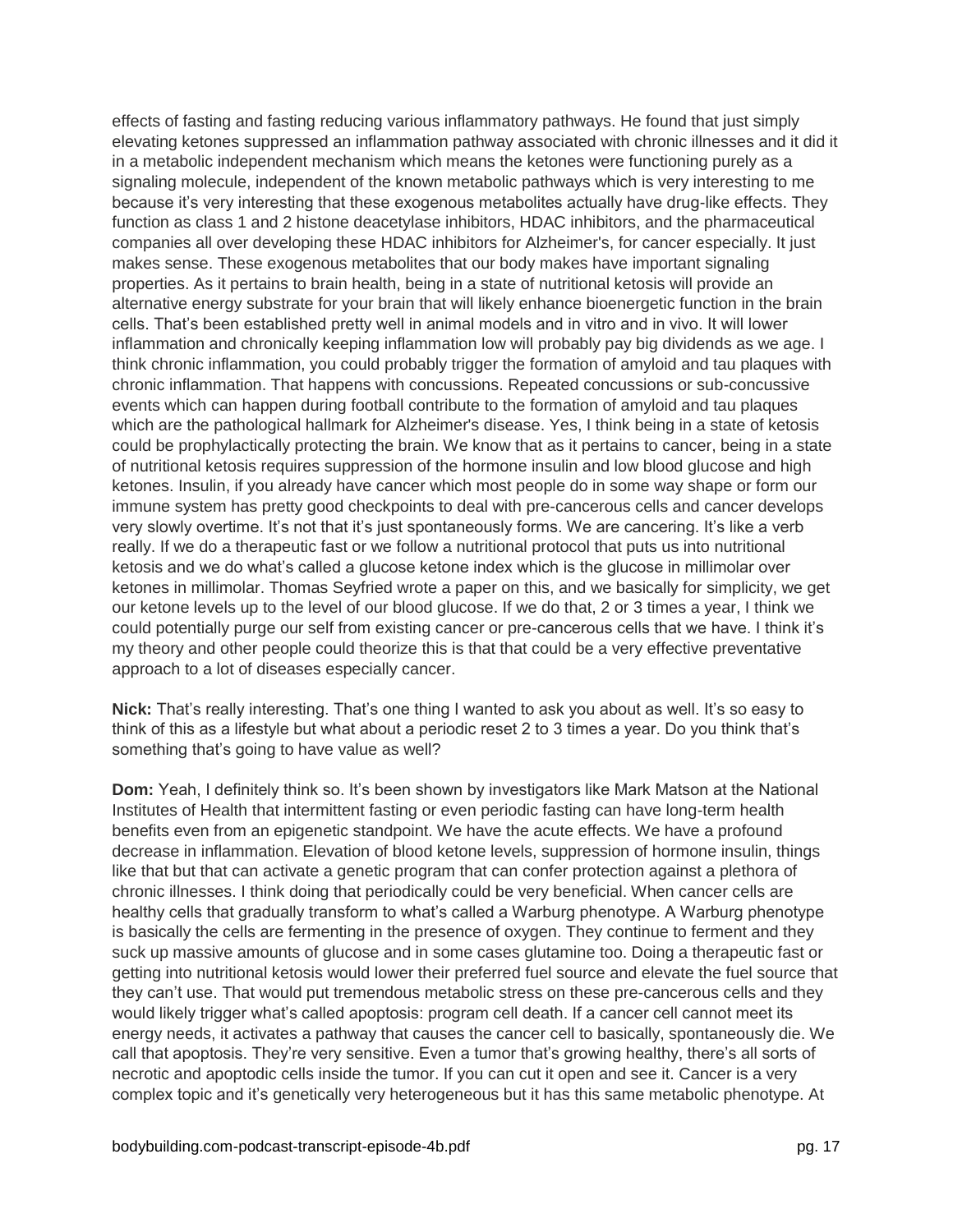least 90% of the cancers do. It has a very high appetite for glucose. The growth and proliferation of cancer is driven by the hormone insulin and IGF-1. And that's suppressed when you do the therapeutic fasting and nutritional ketosis. I think that's definitely could be a beneficial thing for people to periodically do short-term fasting or maybe periodically just do intermittent fasting or just the ketogenic diet. There's different approaches that they could take.

**Nick:** You see many different approaches online where people are like, "Oh yeah," once a week or once a month. I saw a lot of attention recently once a month for 3 days, you basically have broth and have a little light fast. Do you think it needs to be that often or can somebody do it? You know what, it's New Years. I'm going to fast my annual fast and actually see any benefits from that.

**Dom:** I think it becomes more important as we age because as we age these things, it's inevitable these chronic illnesses tend to creep up on us and I think our carbohydrate tolerance decreases with age. It's probably a good idea to transition more into low carb as we age into this eating lifestyle. When you're 19 in your early 20s, your carbohydrate tolerance is so high, unless you have type 2 diabetes in your family or you're an obese child, you generally ... Especially if you're an athlete, a young athlete, can tolerate carbs really well and probably doesn't need to do this but as we age, I think it's a good way to stave off chronic illnesses that tend to creep up and especially inflammation. That's probably the biggest thing that I see. Even gut health. I don't know. The ketogenic diet is like an elimination diet too because you're eliminating some foods that could be problem foods but I get several emails every single day about how ketogenic diet restored a person's gut health or decreased inflammation associated with their gut. I think that's the real thing that needs to be studied. What the ketogenic diet does to the gut microbiome is something that we need to study.

**Nick:** From an athlete's perspective what else do you think we need to study next? What do you think is exciting that's happening in that direction?

**Dom:** I think from a basic science point of view, we need to determine how nutritional ketosis impacts metabolic physiology. We need to do metabolic card studies and understand how the fuel source changes with time from the initiation, you take carb-burning athletes and put them on a ketogenic diet and you measure week 1, 2, 3 all the way out to ... Well, if it was unlimited funding, all the way up to 6 months and find out how their body, their rates that their keto adaptation and how that changes. Even do a genetic profile on them with 23andMe to determine what snips maybe preventing keto adaptation or enhancing it and what athletes may benefit most. We get to study endurance athletes, sprinters and power athletes like powerlifters. Of course this is all great in a world where there's unlimited funding. The military does have a pretty keen interest in transitioning their guys and understanding the benefits of the ketogenic diet. I know the Defense Science Board put in a recommendation at the level ... The President essentially, put in a recommendation to look at ketones and low-carb diets for the military. I've given talks at NADC and I've given talks to the military and they're serious about doing this but there is some entrenched dogma that they need to overcome before that happens.

**Nick:** There is a world of unlimited experiments out there happening online every day, it seems like you said. Every type of athlete has a keto discussion happening online but the problem of course being anything that can happen online can be totally butchered. What would be your parting words maybe to that person online like here's how you can stop butchering the ketogenic diet?

**Dom:** Are you talking about people that are promoting it or dissing it or both?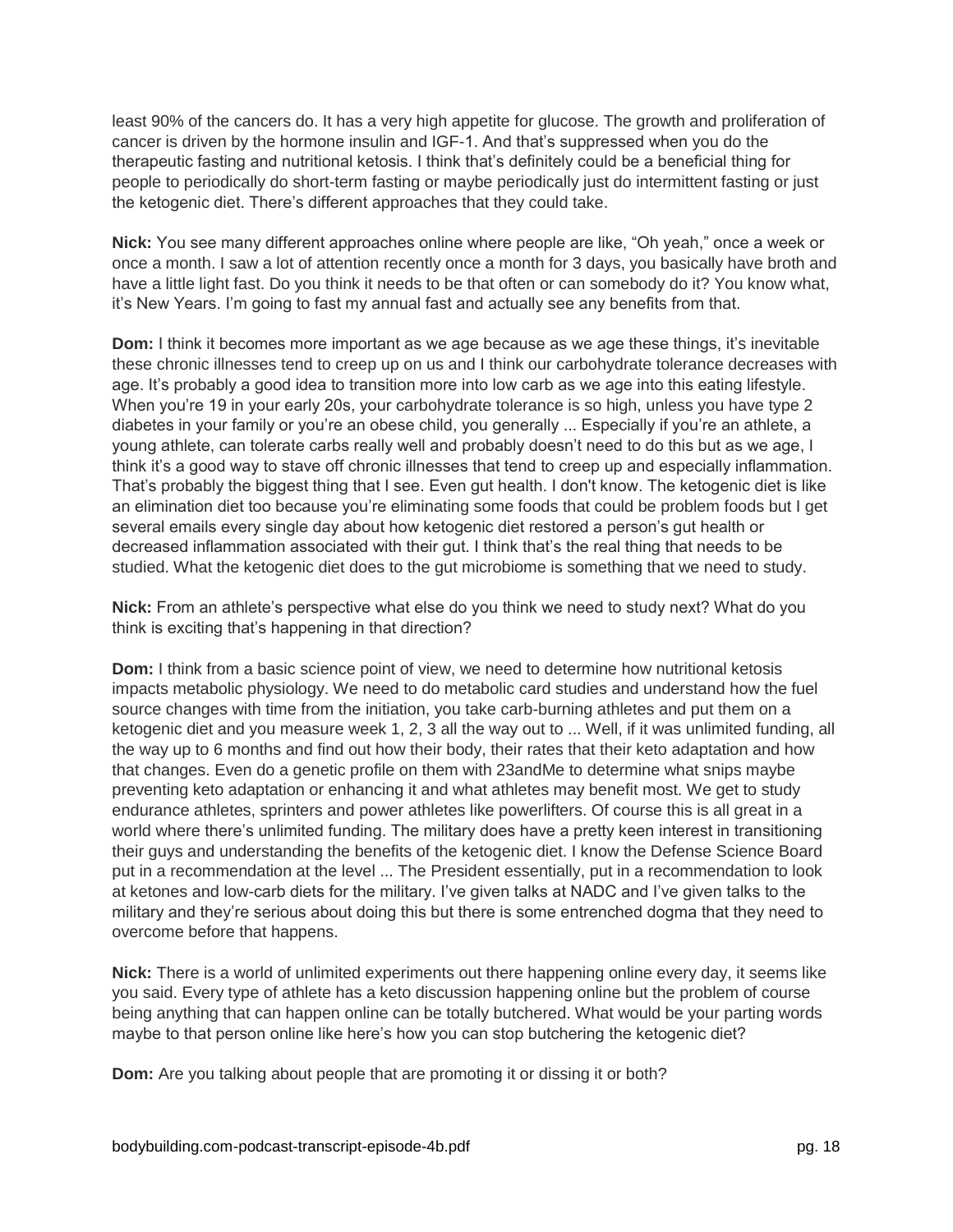**Nick:** I would say promoting it.

**Krissy:** Promoting it but not for what it really is. For example, I see a lot about keto cycling or where your keto for a week and on the weekend you eat the carbs again. You come back to it. Just a lot of misinformation I guess is what we see a lot of. Probably some of it is good.

**Nick:** I imagine if you look around online at the casual literature online, you probably see something every once in a while and you go, "Dude, that's not keto. I don't know what you think you're doing."

**Dom:** Absolutely. First and foremost, people need to be educated if they want to give this an honest try. Jeff Volek has a great book, Art and Science of Low Carbohydrate Performance. It's like the goto book. It's like mandatory reading for students that come to my lab. I think it's really important to check your ketone levels. A lot of people do this process and they don't check their ketone levels or they don't even track their macros. There's a misunderstanding that if I do the ketogenic diet, I don't have to track my macros. I could just eat this and I'll be in ketosis or whatever. I think especially for a person who's serious about their fitness to track their macros with a simple app or just write it down on paper or whatever and then once you do that, you don't have to be obsessive about it but you understand ... Right now, I can look at a meal and calculate the macros in my head so you don't have to go around with a calculator but a lot of people when they start the ketogenic diet, because it's so energy dense, they underestimate actually how many calories they're eating. They'll sit down in front of the TV with a big tub of cashews and eat it. I'm eating ketogenic or whatever or macadamia nuts. They don't realize it. It takes a while for your stomach to tell your brain that you just eaten a lot of calories. You can pack away a lot of fat pretty fast. It's really important, if you're going to set up your meal to set aside X amount of food and not force-feed yourself a ketogenic diet. You need to pay attention. You don't throw calories out the window or macronutrients out the window. A lot of people think you don't have to calculate that. If you do the cyclic ketogenic diet, it should be in a calculated way, not a free-for-all, all-you-can-eat carbs on the weekends because that can do a lot of damage. You need to have it calculated and do more of a slow carb approach, be picky about the kind of carbs that you're consuming preferentially and just not an all-you-can-eat sugar frenzy because you could do a lot of damage as far as taking in excess calories if you don't have some kind of control over it. I remember years ago being on a restrictive diet and then giving myself a cheat meal. I've seen a person consume about 7 to 8,000 calories I think in one meal when they've come out.

**Krissy:** You can do a lot of damage on that thing.

**Dom:** They don't realize it.

**Nick:** Just feel terrible.

**Dom:** It's really unhealthy. If people are doing the cyclic ketogenic diet, and then call it a cheat meal or cheat day, I think they should calculate how much they're going to eat and not restrictive but a little more reserved in their carbohydrate feedings and understand too that if you're liver glycogen is topped off, it's going to take you about 2 or 3 days to get back into producing ketones naturally again. That gap in time may be a good opportunity to use ketone supplementation. You probably are less likely to feel the effects of hypoglycemia but if your liver glycogen is topped off, you probably won't go hypoglycemic. It does take a while for you to get the benefits of ketones again after you've given yourself significant carbohydrate feeding.